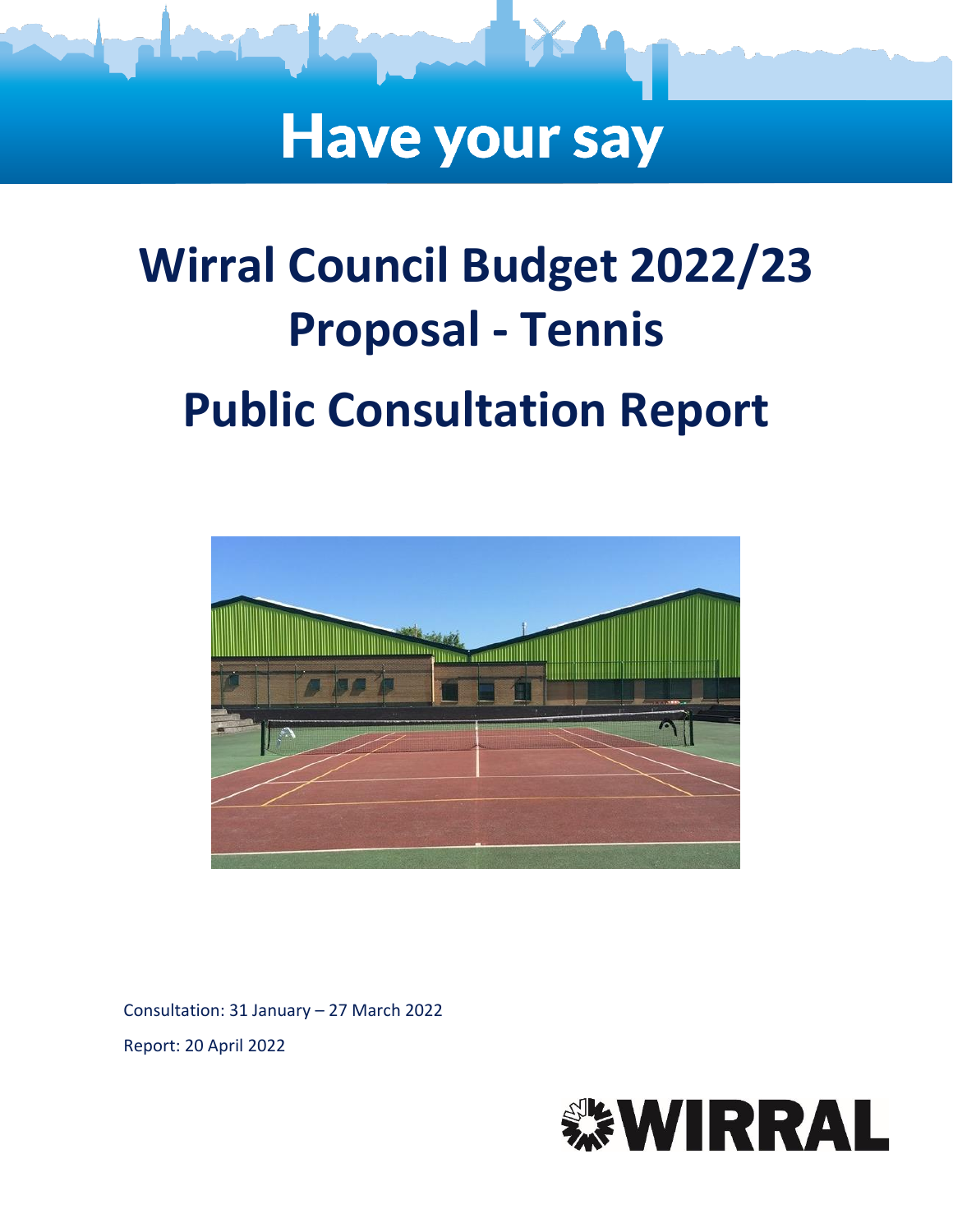## **Contents**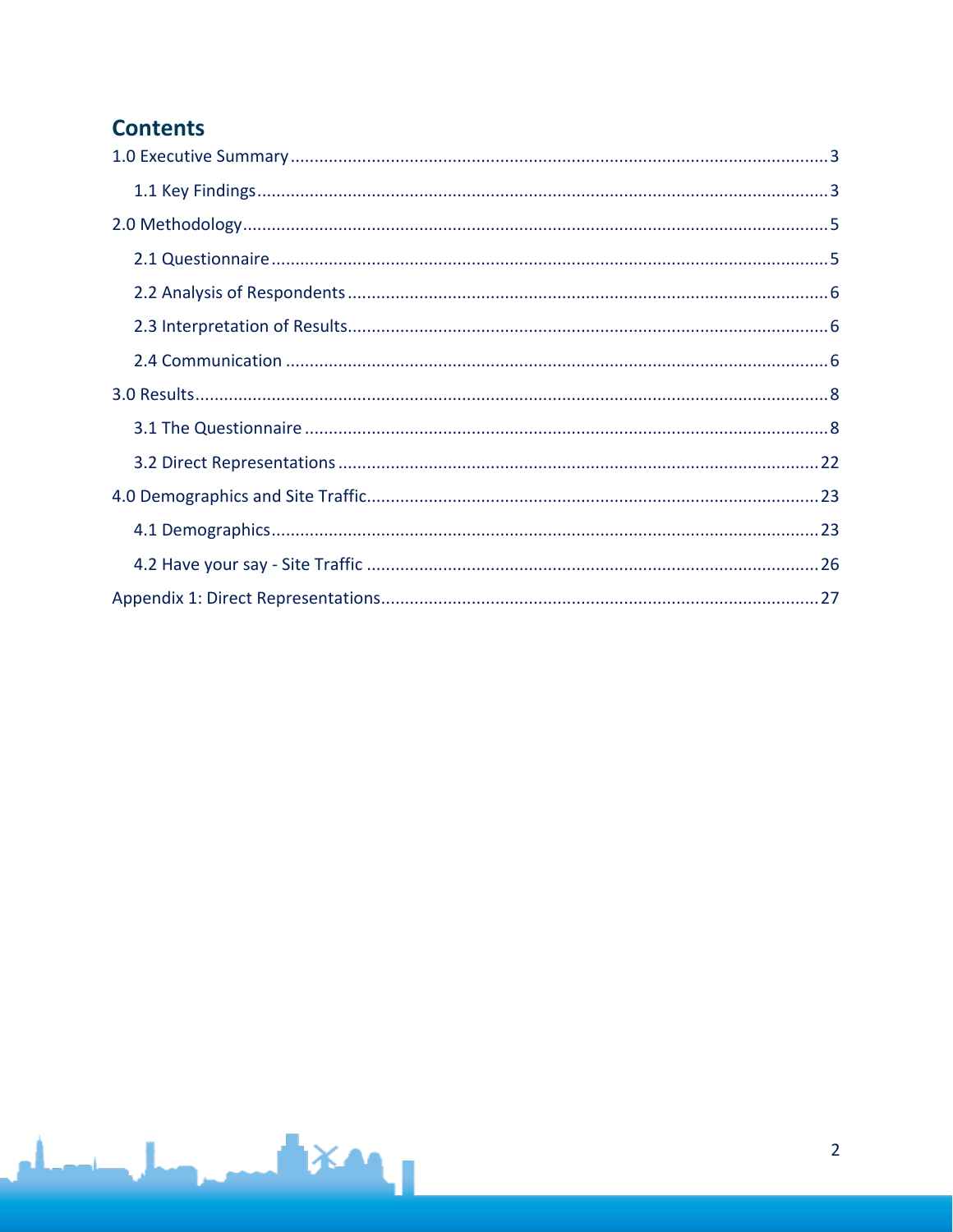## <span id="page-2-0"></span>1.0 Executive Summary

Wirral Council is facing significant financial challenges and is currently going through a detailed process to set a budget for the next year. This is part of a wider approach to address long term structural issues in the council's finances and deliver substantial savings to balance the budget.

The council is legally obliged to set a balanced budget or risk Government intervention, and the savings measures currently being proposed are intended to put the authority on a stable financial footing for the long-term.

A number of budget proposals were consulted on, this budget proposal is for the closure and redevelopment of the Bidston Tennis Centre (indoors) for the full financial year 2022-2023. During this period identified capital funding will be utilised to improve the facility mix to create a more family focused service and offer. The proposal will see the permanent reduction of 3 indoor tennis courts (3 will remain). The Council has been working with partners to secure funding for an additional 3G pitch and it is anticipated that this work will commence during the financial year.

These proposals will generate a potential saving of £114,000 for one full financial year (2022- 2023) if taken.

Through this consultation people were asked to provide their views of the tennis budget proposal considering reduced budgets and were asked for further ideas on savings in leisure services.

These consultation findings will be presented at the council's Tourism, Communities, Culture and Leisure Committee at the meeting planned for June. The Committee will scrutinise the savings proposals taking into account the comments of the public including any suggestions on alternative ways of making savings and the budget allotted by the full Council. Decision will be made on the Tennis proposal.

## <span id="page-2-1"></span>**1.1 Key Findings**

- 148 people participated in the survey online and 9 people through paper copies of the survey.
- The majority of respondents (65.1%) said they, or someone they care for, were regular users of Wirral Tennis Centre (Question 1).
- When asked "When was the last time you used the facilities at Wirral Tennis Centre?" people most commonly said within the last week (46.3%). 21.1% said that they never used the facilities at the Centre (Question 2).

3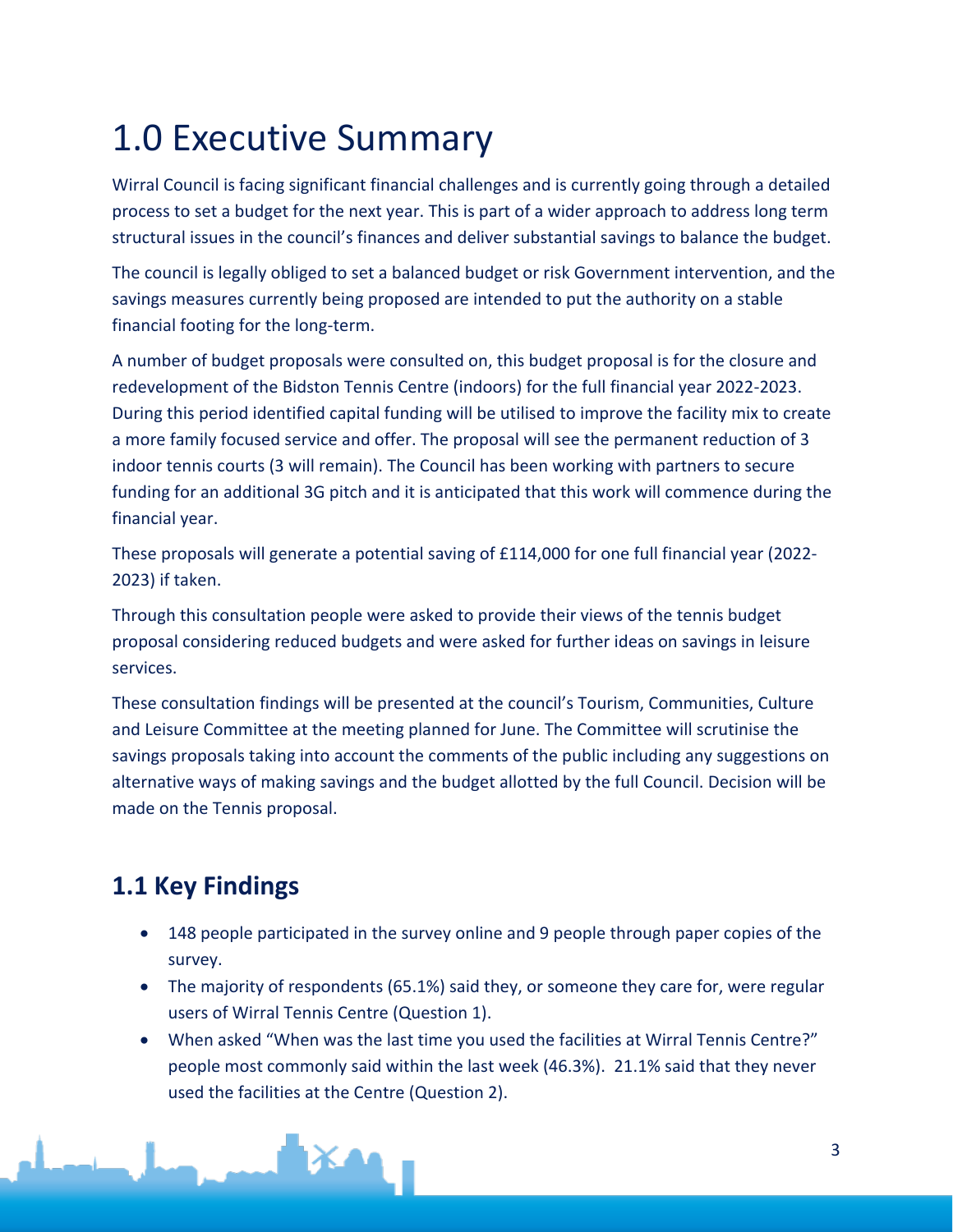- Of those who use Wirral Tennis Centre, when asked how often they used the facilities, most respondents stated that they used them either more than once a week (48.4%) or less than once a month (26.6%) (Question 3).
- When asked what facilities they use at Wirral Tennis Centre, the tennis facilities (36.1%) were the most frequent answer, followed by 'Other' facilities (22.2%), which are predominantly exercise classes including yoga, Pilates, tai chi, spin, and body pump (Question 4).
- 58.7% of respondents said they or someone they care for are regular users of other council leisure facilities (Question 5).
- The other council leisure facilities used by respondents are predominantly swimming pools (21.5%), gyms (15.7%) and exercise classes (15.0%) (Question 6).
- Most respondents, by a small margin, were not Invigor8 members (51.7%) (Question 7).
- Most respondents (48.6%) disagreed overall that temporary closure of the tennis centre was acceptable, 38.5% disagreed strongly. 41.2% agreed that temporary closure was acceptable (Question 8a).
- Most respondents disagreed (58.1%), with 41.9% in strong disagreement, that it would be acceptable to replace indoor tennis courts with soft play and gym facilities. 31.1% of respondents agreed that replacing the courts would be acceptable (Question 8b).
- Most respondents agreed overall (55.8%) that it would be acceptable to build a second 3G Astroturf within the grounds of the Centre. Overall, 20.4% of respondents disagreed (Question 8c).
- The most popular alternative ideas to generate budget savings were:
	- o Increase the number and variety of classes (6.9%).
	- o Encourage a new generation of tennis players (5.7%).
	- o Allow clubs and/or commercial operators to hire facilities (5.0%).
	- o Wider promotion and marketing of the facilities (5.0%).
- The top additional comments on the budget saving proposal were:
	- $\circ$  Football pitches, gyms and soft pay are well catered for elsewhere and should not be expanded at the expense of tennis courts (17.2%).
	- o The proposals are detrimental to health and wellbeing (11.0%).
	- $\circ$  There are no alternative indoor tennis facilities locally or in the wider area  $(11.0\%)$ .
	- o Temporarily closing the Centre is not acceptable (7.6%).

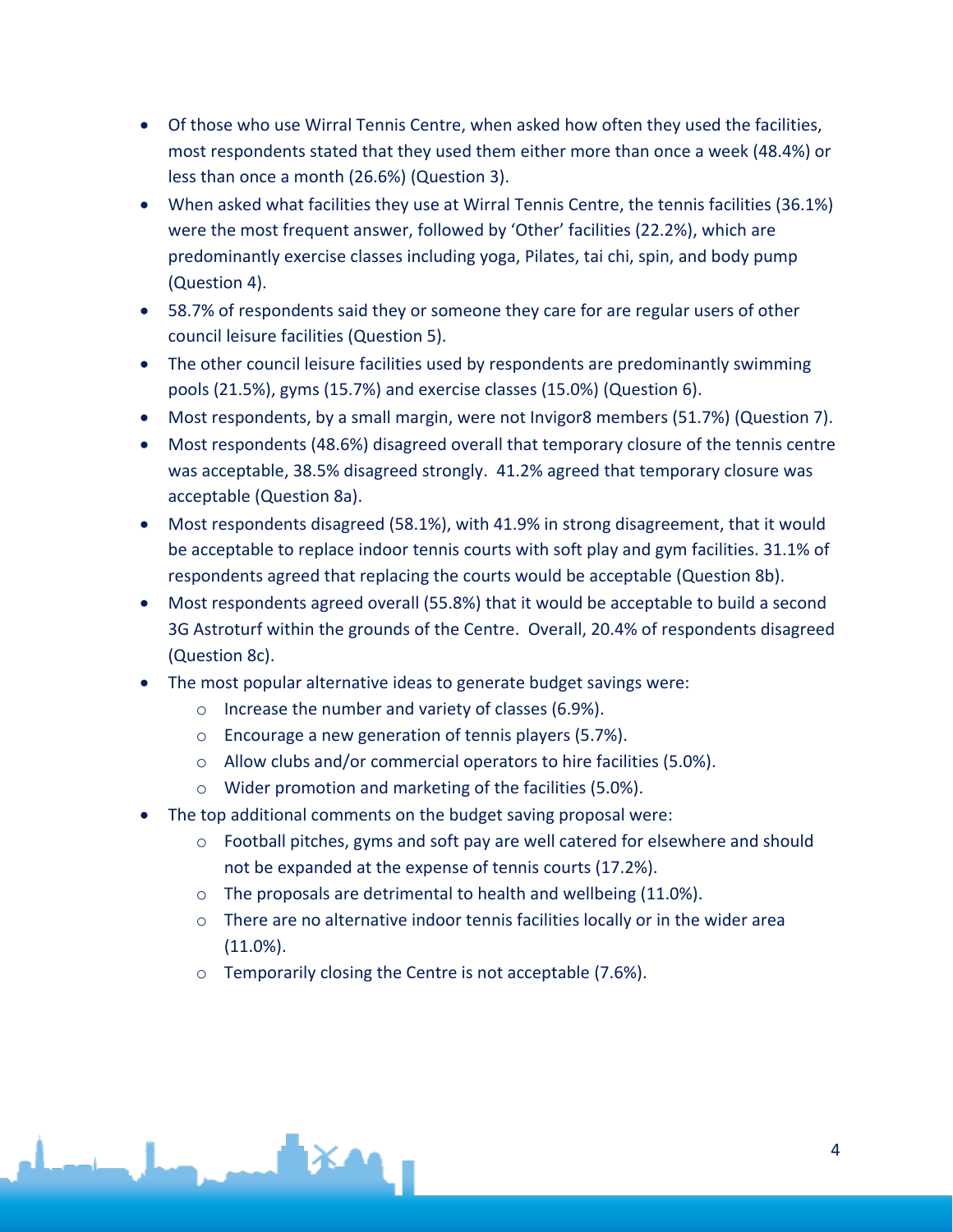## <span id="page-4-0"></span>2.0 Methodology

Through the Tennis consultation people were asked to tell us their views of the budget proposal considering reduced budgets and were asked for further ideas on savings in leisure services.

Following the consultation, the feedback will be considered at a meeting of the Tourism, Communities, Culture and Leisure Committee in June 2022.

The consultation was carried out between 31 January – 27 March 2022. The approach used was an on online public consultation through the 'Have your say' consultation portal at [www.haveyoursay.wirral.gov.uk](https://wirralcouncil.sharepoint.com/sites/Team-0401/Shared%20Documents/General/2020%20EngagementHQ/Budget/www.haveyoursay.wirral.gov.uk) with a page dedicated to the Tennis Consultation. Documents provided on the site included a summary of the Tennis Budget Proposal and an Easy Read version of the questionnaire.

One online questionnaire was provided for residents to engage with. Respondents were also able to request paper copies of the survey, including an Easy Read version, or submit additional comments via a dedicated email address, which was published on the 'Have your say' website alongside the online tool. Completed Easy Read surveys were accepted until 10 April 2022.

## <span id="page-4-1"></span>**2.1 Questionnaire**

The consultation questionnaire was developed on the tennis budget proposal and enabled stakeholders to record their feedback. To enable further understanding, and in-depth analysis, respondents were invited to provide free-text comments to expand on their ideas or concerns.

Following closure of the consultation, the responses to each of the direct questions were collated and the responses included in this report. For the free-text comment question, a text coding approach was used based on the reoccurring themes. This data was then collated and summarised in the report. For specific tools where percentages do not add up to 100, this may be due to rounding, or the question is multi-coded. All free-text questions and ideas that offered respondents the option to provide written feedback could have covered multiple themes. Therefore, with free-text responses being categorised using a coding system, some comments will be multi-coded and therefore may add up to more than 100 percent.

9 paper questionnaires were submitted*.* These responses were examined, and the points raised incorporated into the online questionnaire results to ensure the views were represented in the final analysis.

No Easy Read questionnaires were submitted.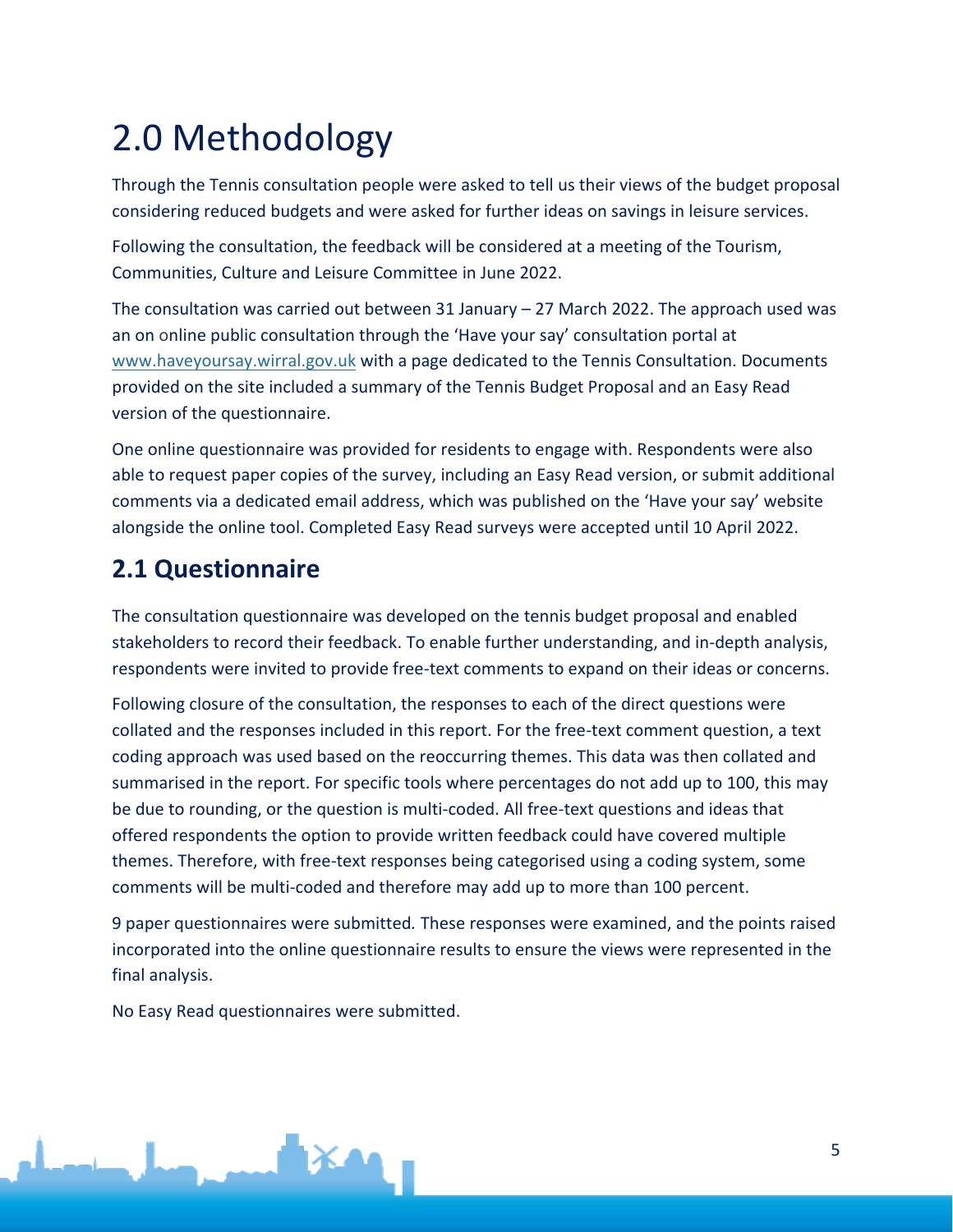## <span id="page-5-0"></span>**2.2 Analysis of Respondents**

Respondents to the online tools were provided with the option to provide demographic information about themselves. It must be noted that this is an option and that not all respondents included this information. This data allows the demographic results to be included in this report to enable analysis of the scope of responses and representation from different demographic groups.

### <span id="page-5-1"></span>**2.3 Interpretation of Results**

In terms of the results, it is important to note that:

- The public consultation is not representative of the overall population but provides information on the opinion of those residents who engaged.
- For specific tools where percentages do not add up to 100, this may be due to rounding, or the question is multi-coded. All free-text questions and ideas that offered respondents the option to provide written feedback could have covered multiple themes. Therefore, with free-text responses being categorised using a coding system, some comments will be multi-coded and therefore add up to more than 100 percent.

### <span id="page-5-2"></span>**2.4 Communication**

To raise awareness amongst as many residents, stakeholders, and businesses as possible, a consultation sub campaign was carried out which, linking with the overall budget narrative and service specific responses, urged target audiences to take part in the consultation.

A variety of communications channels and platforms were utilised. This included:

- Organic social media (mix of platforms) 187,107 impressions and 10,319 interactions
- Targeted, sponsored social media 160,107 impressions and 562 link clicks
- Resident Email (inclusion in 5 editions)
- Partner/ Stakeholder updates
- Availability of Easyread questionnaires
- Councillor Updates (including consultation specific URL and narrative to share with constituents)
- Creation of a dedicated Budget email inbox
- Digital campaign box adverts on council owned platforms (linking to HYS page)
- Press/ Content Media releases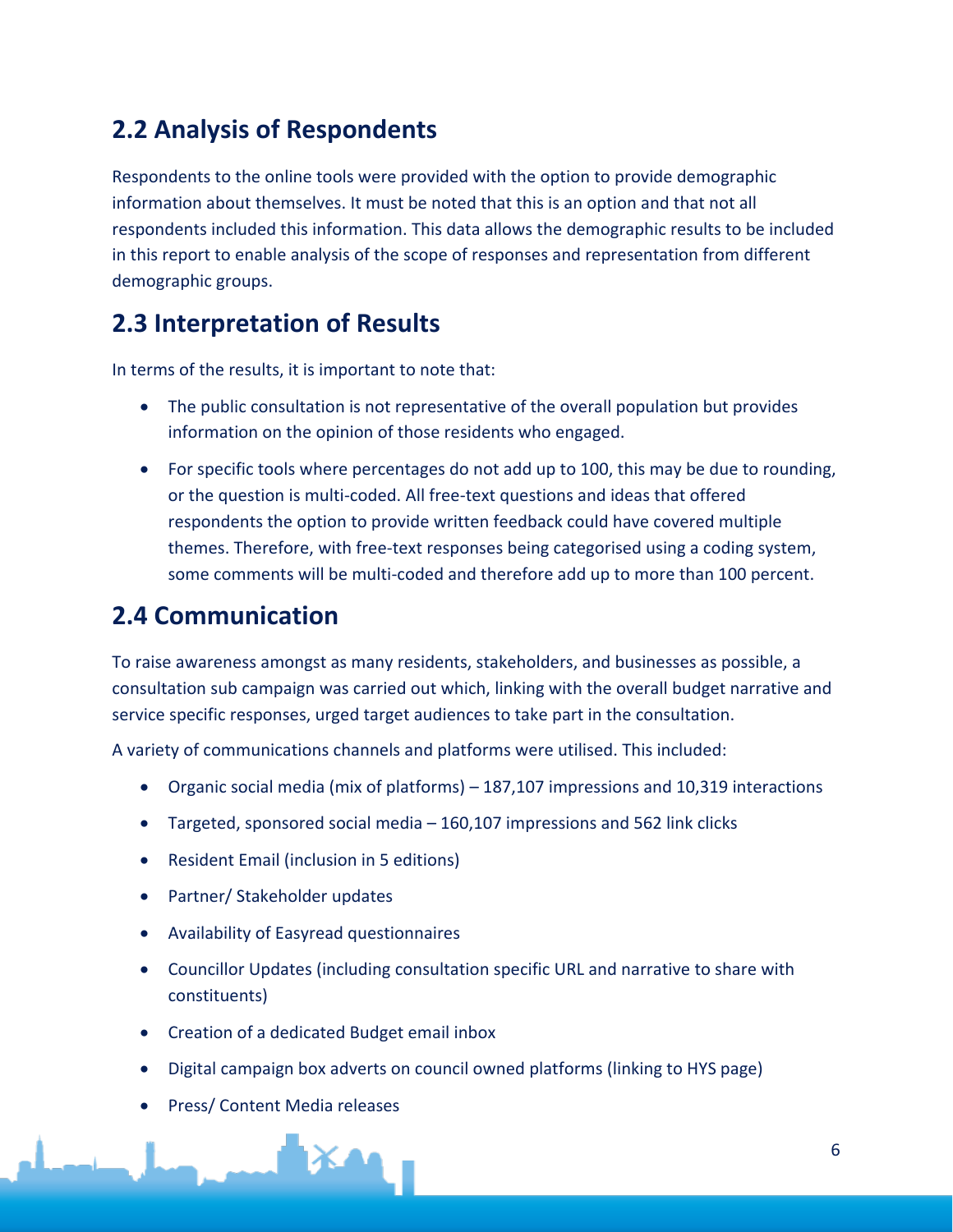- Budget updates posted to wirralview.com (Budget/ consultation specific news tab)
- Posts on Staff Facebook page
- Exec View (Staff Newsletter)
- Shared narrative for regular Workforce, Directorate and Team updates

In addition to the above, the service itself administered the issuing and recording of paper copies and responses, as well as direct engagement with friends/ interest groups.

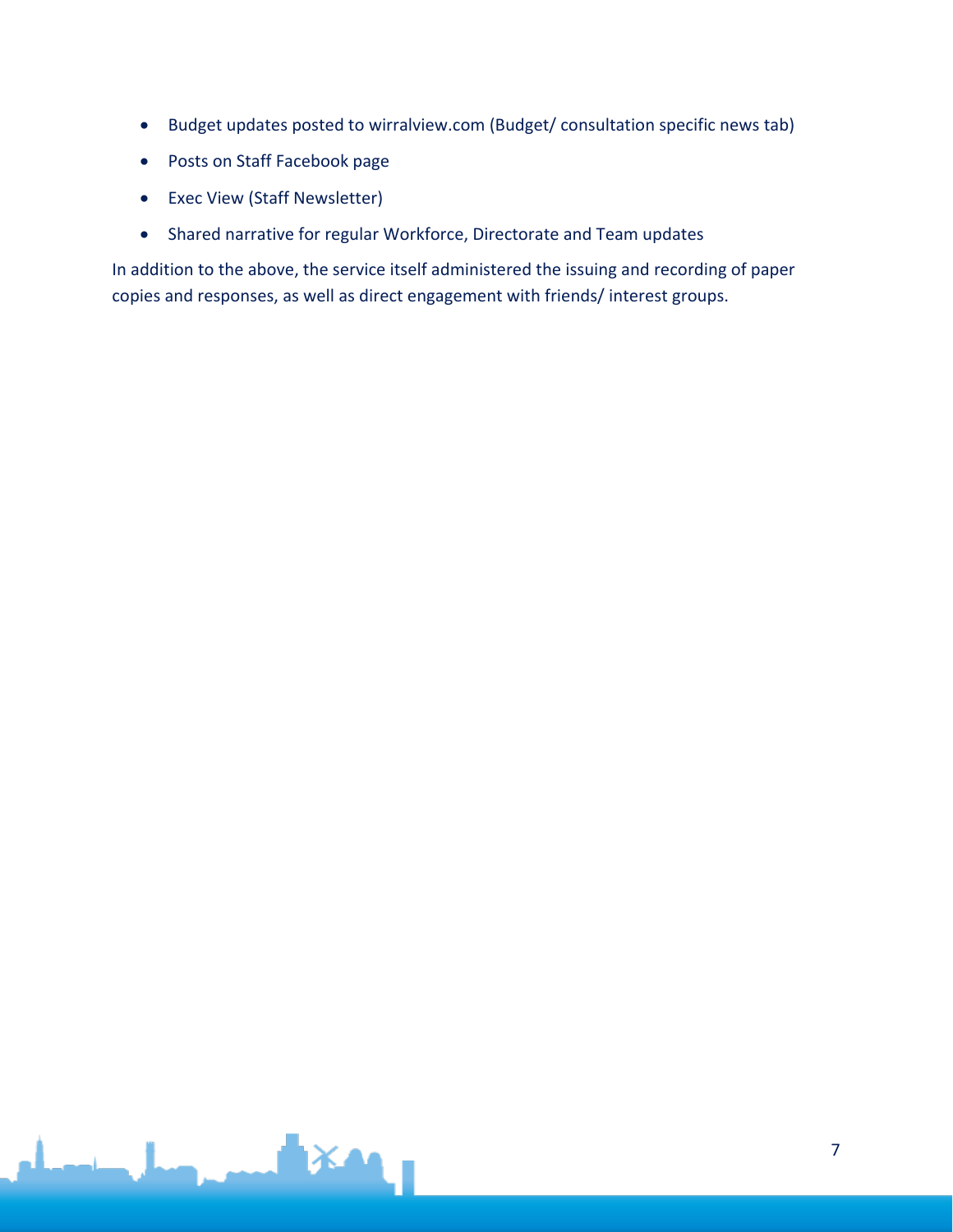## <span id="page-7-0"></span>3.0 Results

## <span id="page-7-1"></span>**3.1 The Questionnaire**

The questionnaire was responded to by 148 people, with 139 through the online portal and 9 paper copies submitted. No Easy Read versions were submitted. No questions were mandatory so respondents could choose which questions to respond to.

#### **3.1.1 Question 1: Are you, or someone you care for, a regular user of Wirral Tennis Centre?**

**Yes 65.1% No 34.9% Are you or someone you care for a regular user of Wirral Tennis Centre?**

The majority of respondents (65.1%) were regular users of Wirral Tennis Centre or were the carer of a regular user.

*Chart 1: Are you, or someone you care for, a regular user of Wirral Tennis Centre?*

| Are you, or someone you care for, a regular user of<br><b>Wirral Tennis Centre?</b> | Online | Paper | <b>Total</b> | %             |
|-------------------------------------------------------------------------------------|--------|-------|--------------|---------------|
| Yes                                                                                 | 86     |       | 95           | 65.1%         |
| No                                                                                  | 51     |       | 51           | 34.9%         |
| <b>Total</b>                                                                        | 137    |       | 146          | <b>100.0%</b> |

*Table 1: Are you, or someone you care for, a regular user of Wirral Tennis Centre?*

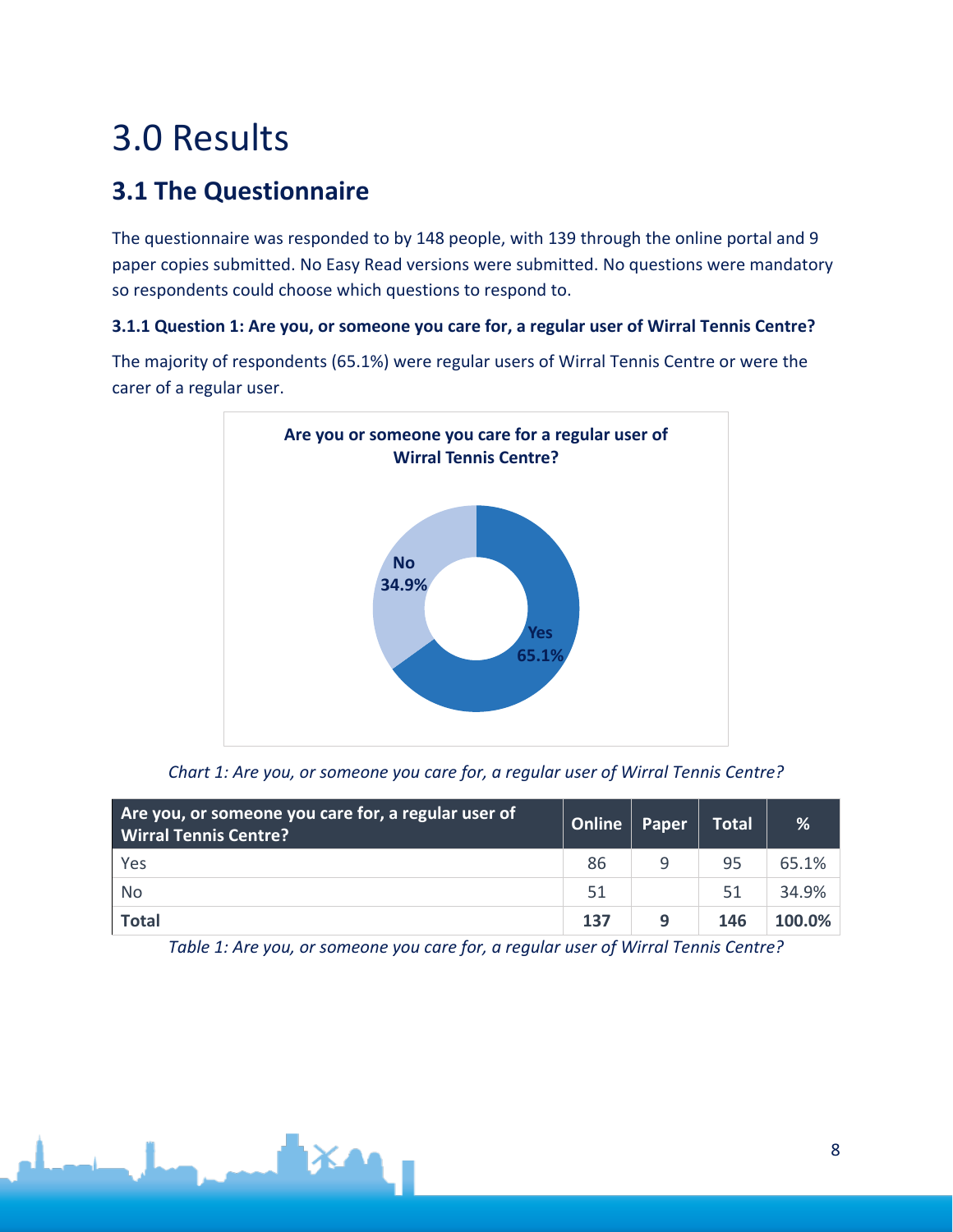#### **3.1.2 Question 2: When was the last time you used the facilities at Wirral Tennis Centre?**



People most commonly used the facilities at the Tennis Centre within the last week of responding (46.3%). 21.1% of respondents had never used the centre.

*Chart 2: When was the last time you used the facilities at Wirral Tennis Centre?*

| When was the last time you used the facilities at Wirral<br><b>Tennis Centre?</b> | Online | Paper        | <b>Total</b> | %      |
|-----------------------------------------------------------------------------------|--------|--------------|--------------|--------|
| In the last week                                                                  | 60     | 8            | 68           | 46.3%  |
| In the last month                                                                 | 10     | $\mathbf{1}$ | 11           | 7.5%   |
| In the last three months                                                          | 12     |              | 12           | 8.2%   |
| In the last six months                                                            | 3      |              | 3            | 2.0%   |
| In the last year                                                                  | 5      |              | 5            | 3.4%   |
| More than one year ago                                                            | 17     |              | 17           | 11.6%  |
| <b>Never</b>                                                                      | 31     |              | 31           | 21.1%  |
| <b>Total</b>                                                                      | 138    | 9            | 147          | 100.0% |

*Table 2: When was the last time you used the facilities at Wirral Tennis Centre?*

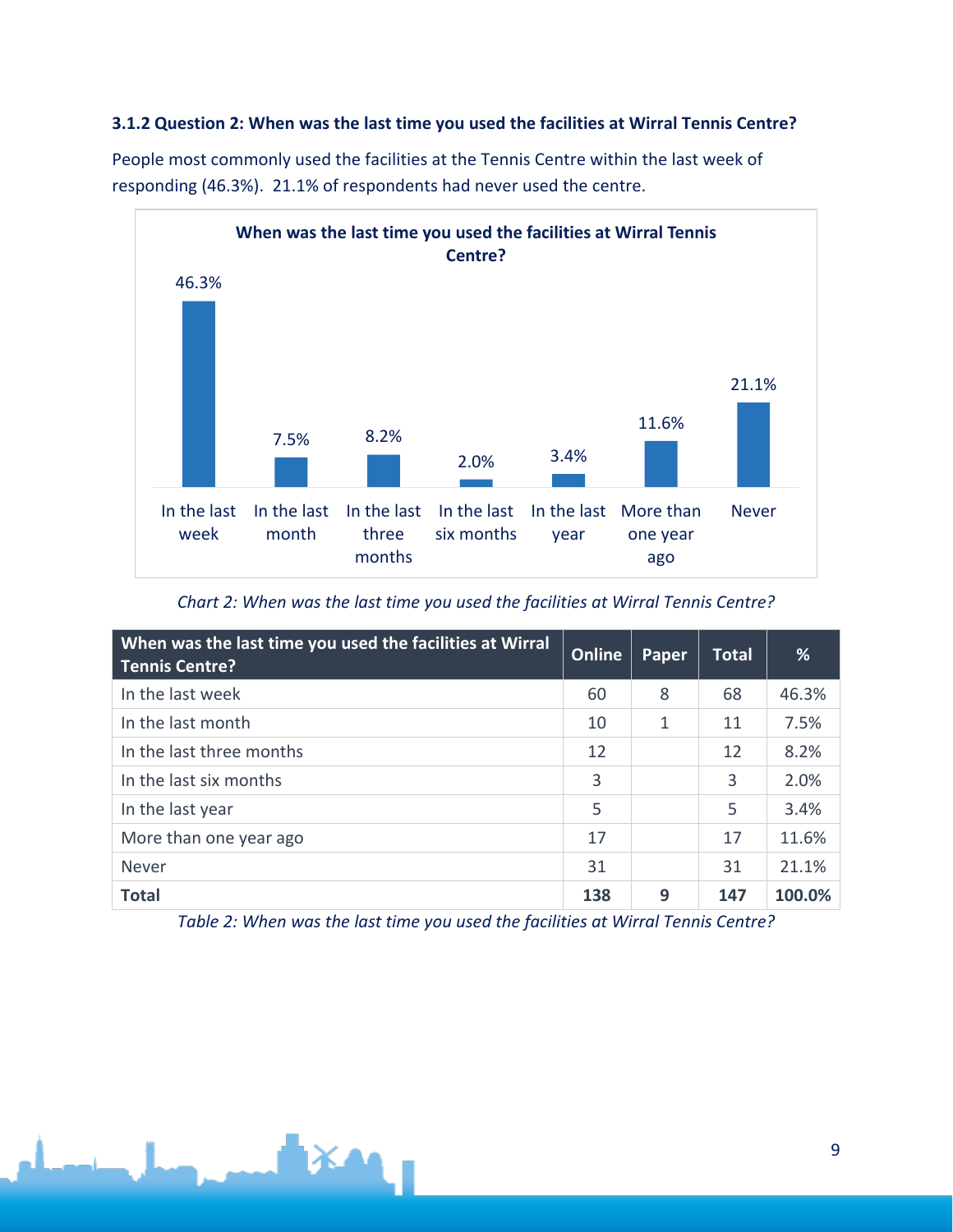#### **3.1.3 Question 3: If you use Wirral Tennis Centre, how often do you use the facilities there?**



Most respondents used the facilities either more than once a week (48.4%) or less than once a month (26.6%)

*Chart 3: If you use Wirral Tennis Centre, how often do you use the facilities there?*

| If you use Wirral Tennis Centre, how often do you use<br>the facilities there? | Online     | Paper | <b>Total</b> | %      |
|--------------------------------------------------------------------------------|------------|-------|--------------|--------|
| More than once a week                                                          | 53         |       | 60           | 48.4%  |
| Once a week                                                                    | 22         | 1     | 23           | 18.5%  |
| Once a fortnight                                                               | 3          | 1     | 4            | 3.2%   |
| Monthly                                                                        | 4          |       | 4            | 3.2%   |
| Less than once a month                                                         | 33         |       | 33           | 26.6%  |
| <b>Total</b>                                                                   | <b>115</b> | 9     | 124          | 100.0% |

*Table 3: If you use Wirral Tennis Centre, how often do you use the facilities there?*

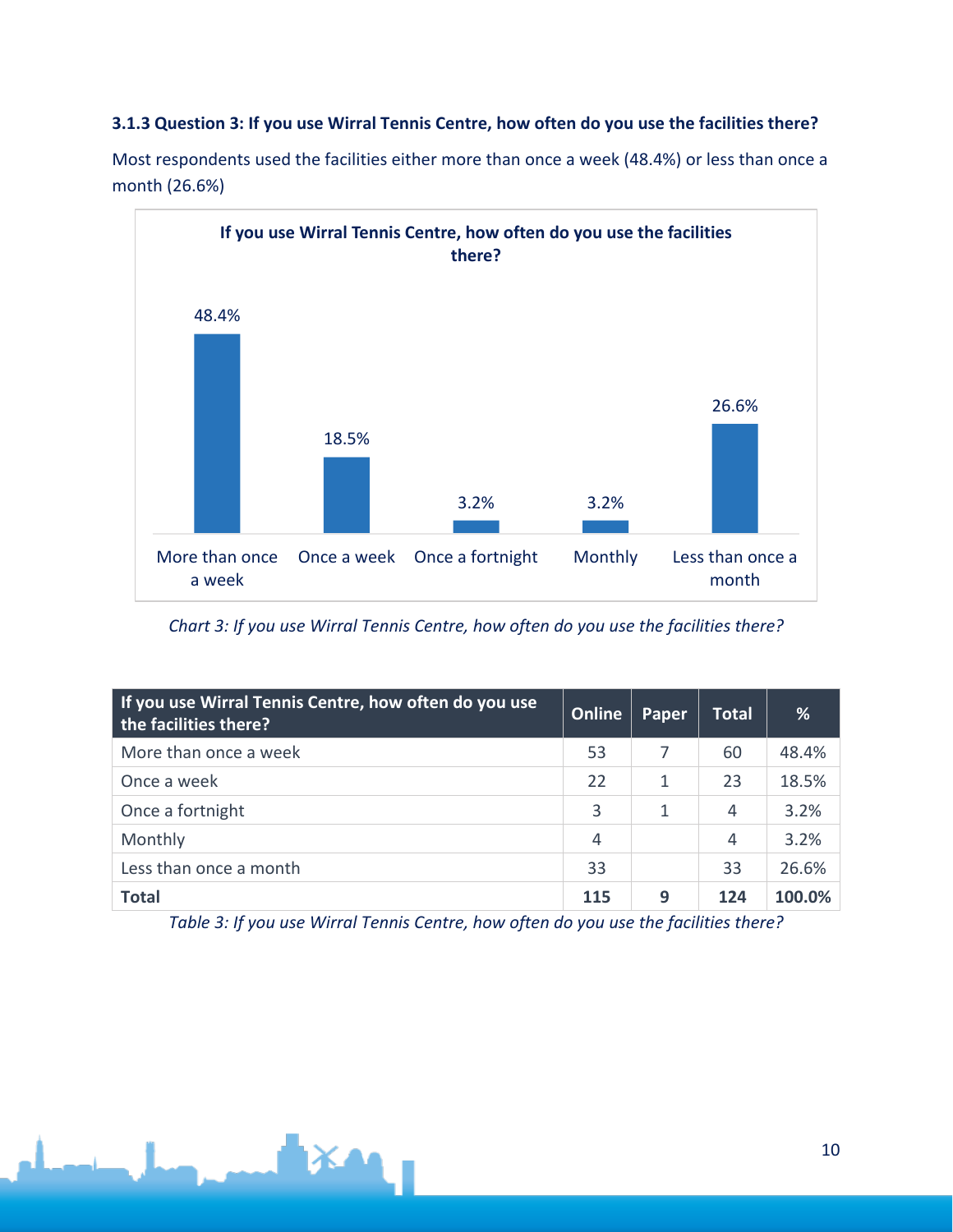#### **3.1.4 Question 4: If you use Wirral Tennis Centre, what facilities do you use there?**

The most commonly used facilities are the tennis facilities (36.1%) followed by 'Other' facilities (22.2%), which are predominantly exercise classes including yoga, Pilates, tai chi, spin, and body pump. Badminton facilities are the least commonly used facilities (9.5%)



*Chart 4: If you use Wirral Tennis Centre, what facilities do you use there?*

| If you use Wirral Tennis Centre, what facilities do you<br>use there? | Online | Paper          | <b>Total</b> | %     |
|-----------------------------------------------------------------------|--------|----------------|--------------|-------|
| Tennis                                                                | 55     | 2              | 57           | 36.1% |
| Other                                                                 | 31     | 4              | 35           | 22.2% |
| Gym                                                                   | 31     | $\overline{2}$ | 33           | 20.9% |
| Football                                                              | 17     | 1              | 18           | 11.4% |
| Badminton                                                             | 15     |                | 15           | 9.5%  |
| <b>Total</b>                                                          | 149    | 9              | 158          | 100%  |

*Table 4: If you use Wirral Tennis Centre, what facilities do you use there?*

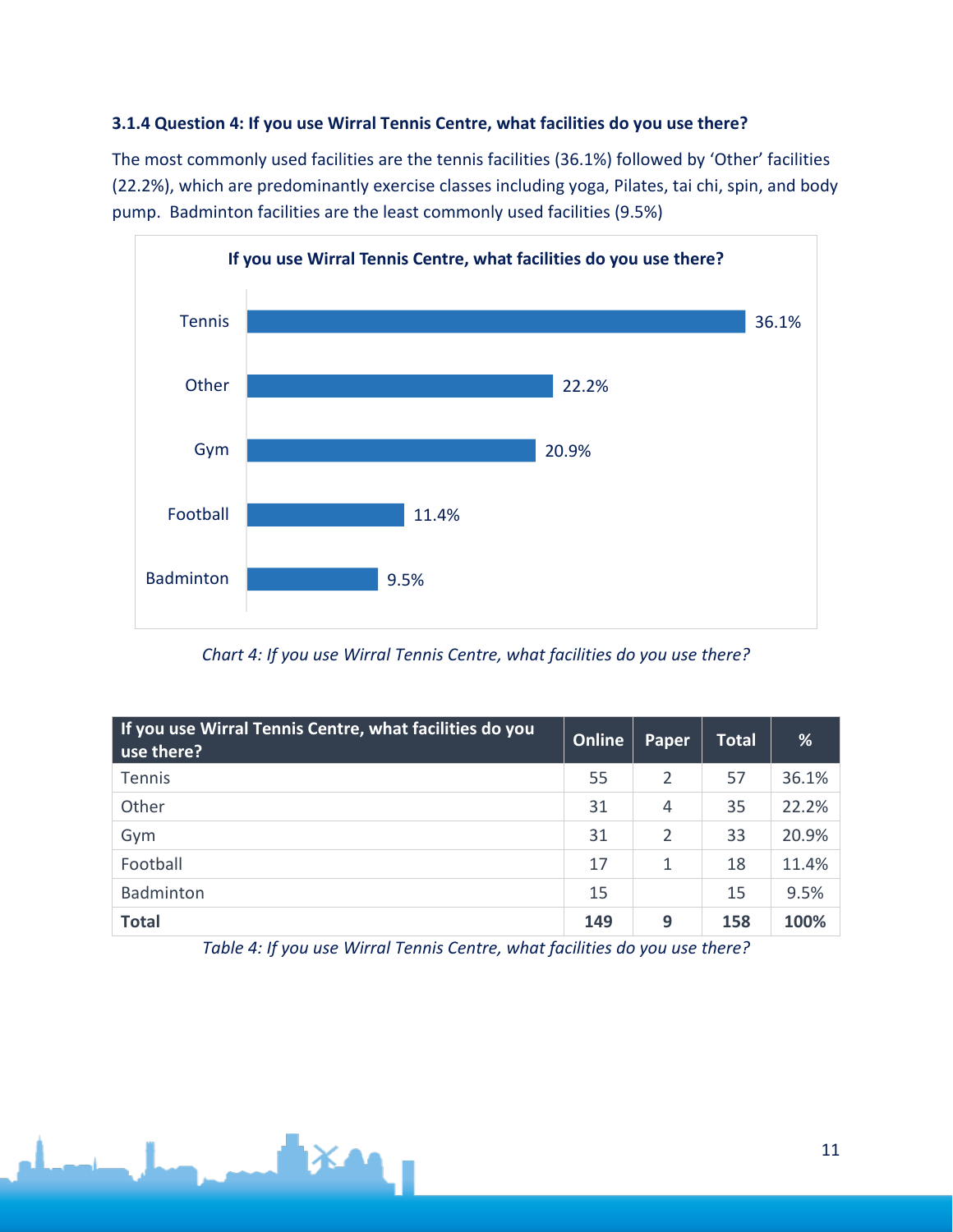#### **3.1.5 Question 5: Are you, or someone you care for, a regular user of other Wirral Council leisure facilities?**



58.7% of respondents, or someone they care for are regular users of other Wirral Council leisure facilities.

*Chart 5: Are you, or someone you care for, a regular user of other Wirral Council leisure facilities?*

| Are you, or someone you care for, a regular user of<br>other Wirral Council leisure facilities? | Online | Paper | <b>Total</b> | %      |
|-------------------------------------------------------------------------------------------------|--------|-------|--------------|--------|
| Yes                                                                                             | 76     | 8     | 84           | 58.7%  |
| <b>No</b>                                                                                       | 58     |       | 59           | 41.3%  |
| <b>Total</b>                                                                                    | 134    | 9     | 143          | 100.0% |

*Table 5: Are you, or someone you care for, a regular user of other Wirral Council leisure facilities?*

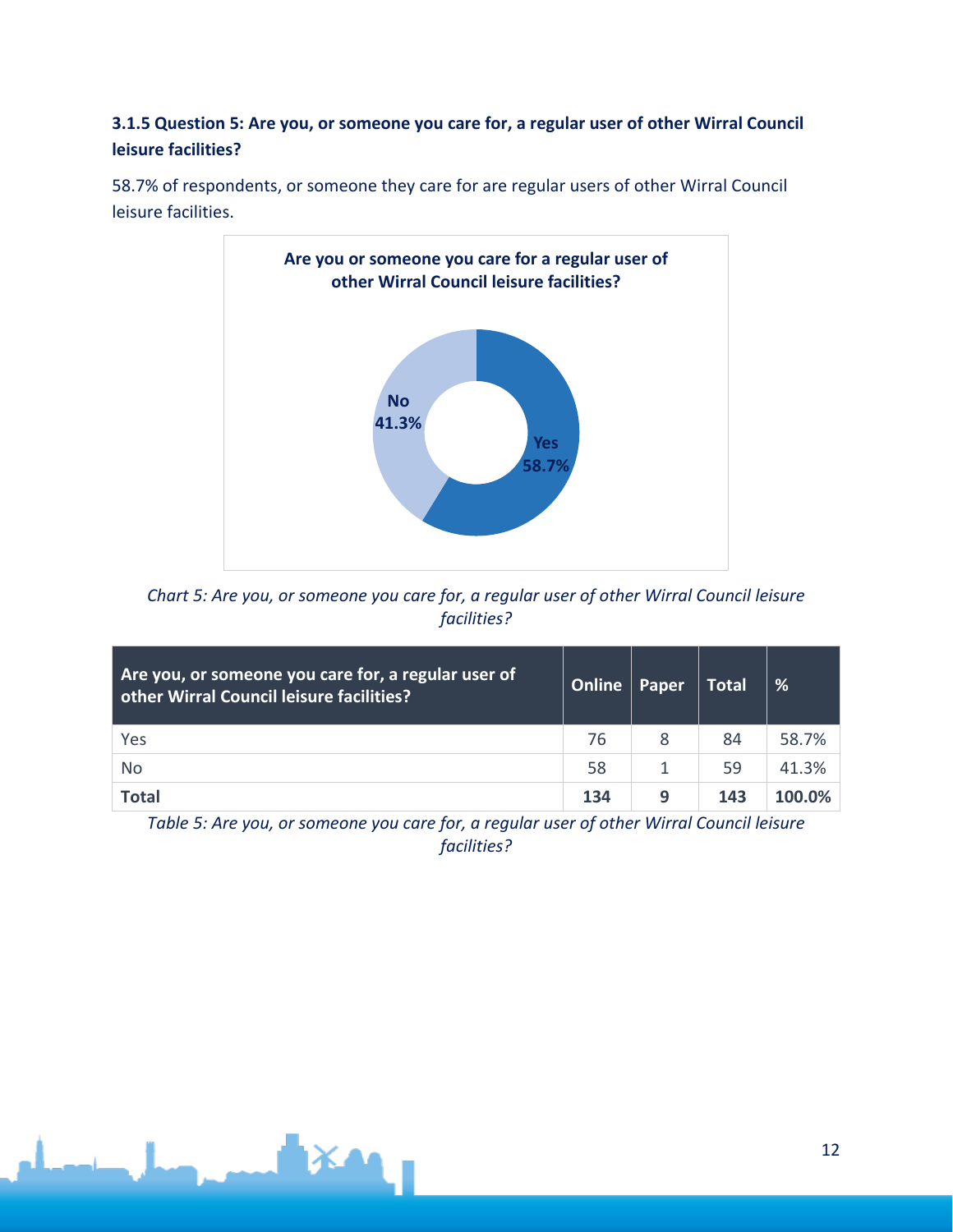#### **3.1.6 Question 6: What Wirral Council leisure facilities do you use?**

Other Wirral Council leisure facilities used by respondents are predominantly swimming pools (21.5%), gyms (15.7%) and exercise classes (15.0%).



*Chart 6: What Wirral Council leisure facilities do you use?*

| What Wirral Council leisure facilities do you use? | <b>Online</b> | Paper          | <b>Total</b> | %      |
|----------------------------------------------------|---------------|----------------|--------------|--------|
| Swimming pools                                     | 61            | $\overline{2}$ | 63           | 21.5%  |
| Gyms                                               | 43            | 3              | 46           | 15.7%  |
| Exercise classes                                   | 42            | $\overline{2}$ | 44           | 15.0%  |
| <b>Tennis</b>                                      | 38            |                | 38           | 13.0%  |
| Golf                                               | 25            |                | 25           | 8.5%   |
| None                                               | 21            |                | 21           | 7.2%   |
| Badminton                                          | 17            |                | 17           | 5.8%   |
| Football                                           | 14            | $\mathbf{1}$   | 15           | 5.1%   |
| Other                                              | 9             |                | 9            | 3.1%   |
| Other classes e.g., martial arts                   | 5             | $\mathbf{1}$   | 6            | 2.0%   |
| Squash                                             | 6             |                | 6            | 2.0%   |
| Sailing                                            | 3             |                | 3            | 1.0%   |
| <b>Total</b>                                       | 284           | 9              | 293          | 100.0% |

*Table 6: What Wirral Council leisure facilities do you use?*

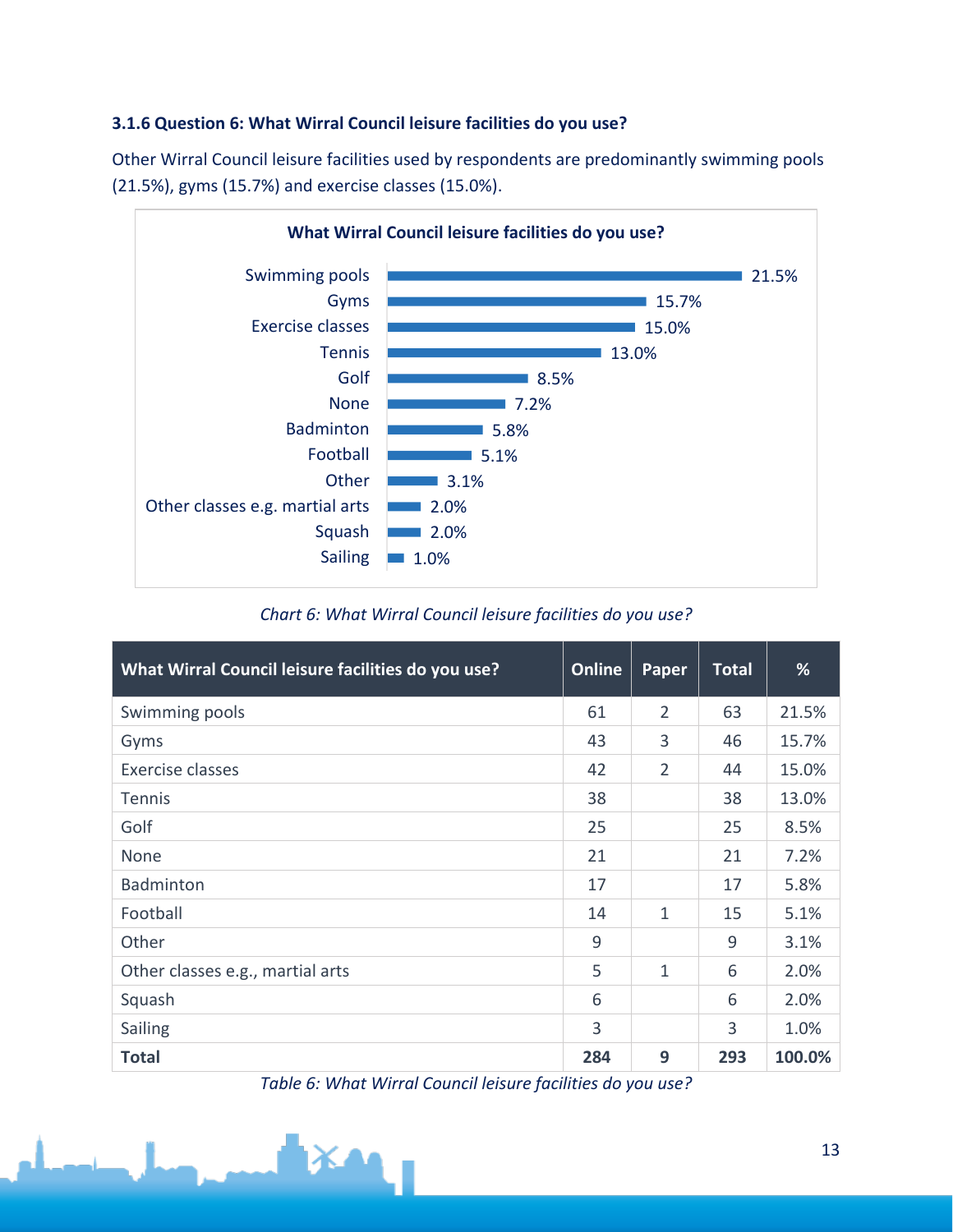#### **3.1.7 Question 7: Are you a member of Wirral Council's Invigor8 scheme allowing access to Council leisure services?**



Most respondents, by a small margin, were not Invigor8 members (51.7%).

*Chart 7: Are you a member of Wirral Council's Invigor8 scheme allowing access to Council leisure services?*

| Are you a member of Wirral Council's Invigor8 scheme<br>allowing access to Council leisure services? | Online | Paper | <b>Total</b> | %      |
|------------------------------------------------------------------------------------------------------|--------|-------|--------------|--------|
| Yes                                                                                                  | 62     | 8     | 70           | 48.3%  |
| No                                                                                                   | 74     |       | 75           | 51.7%  |
| <b>Total</b>                                                                                         | 136    | 9     | 145          | 100.0% |

*Table 7: Are you a member of Wirral Council's Invigor8 scheme allowing access to Council leisure services?*

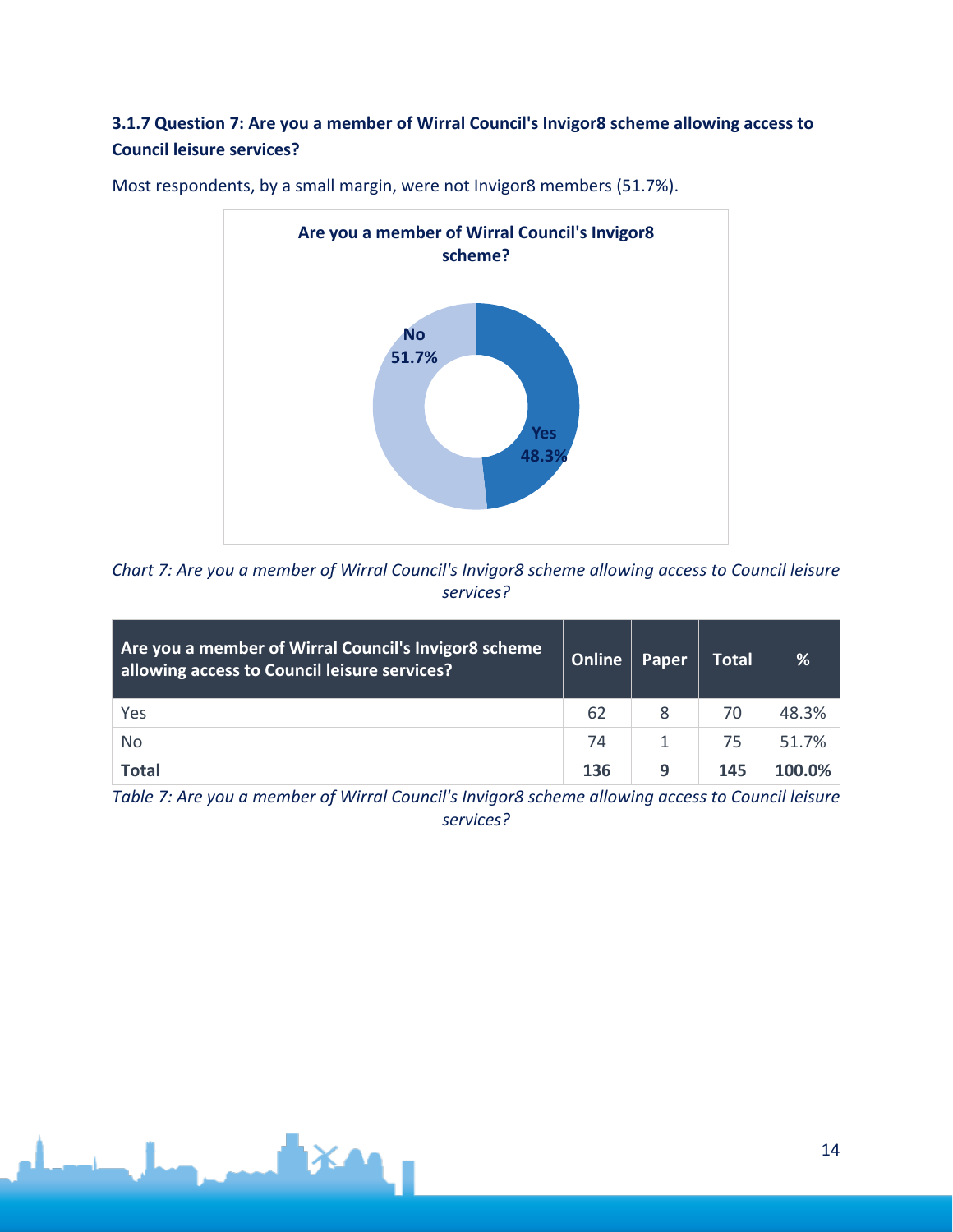**3.1.8 Question 8a: Temporarily closing down Wirral Tennis Centre at Bidston to redesign it to meet the needs of the local population and provide additional income is acceptable if it will help protect the centre's future.**

Most respondents (48.6%) disagreed overall that temporary closure of the tennis centre was acceptable, 38.5% disagreed strongly. 41.2% agreed that temporary closure was acceptable.



*Chart 8: Chart totalling the number of responses by agreement level*

| Temporarily closing down Wirral Tennis Centre at<br>Bidston to redesign it to meet the needs of the local<br>population and provide additional income is acceptable<br>if it will help protect the centre's future. | Online | Paper          | <b>Total</b> | %      |
|---------------------------------------------------------------------------------------------------------------------------------------------------------------------------------------------------------------------|--------|----------------|--------------|--------|
| Strongly agree                                                                                                                                                                                                      | 32     | 1              | 33           | 22.3%  |
| Agree                                                                                                                                                                                                               | 27     | 1              | 28           | 18.9%  |
| Neither agree nor disagree                                                                                                                                                                                          | 15     | $\overline{0}$ | 15           | 10.1%  |
| <b>Disagree</b>                                                                                                                                                                                                     | 14     | 1              | 15           | 10.1%  |
| Strongly disagree                                                                                                                                                                                                   | 51     | 6              | 57           | 38.5%  |
| <b>Total</b>                                                                                                                                                                                                        | 139    | 9              | 148          | 100.0% |

*Table 8: Table totalling the number of responses by agreement level*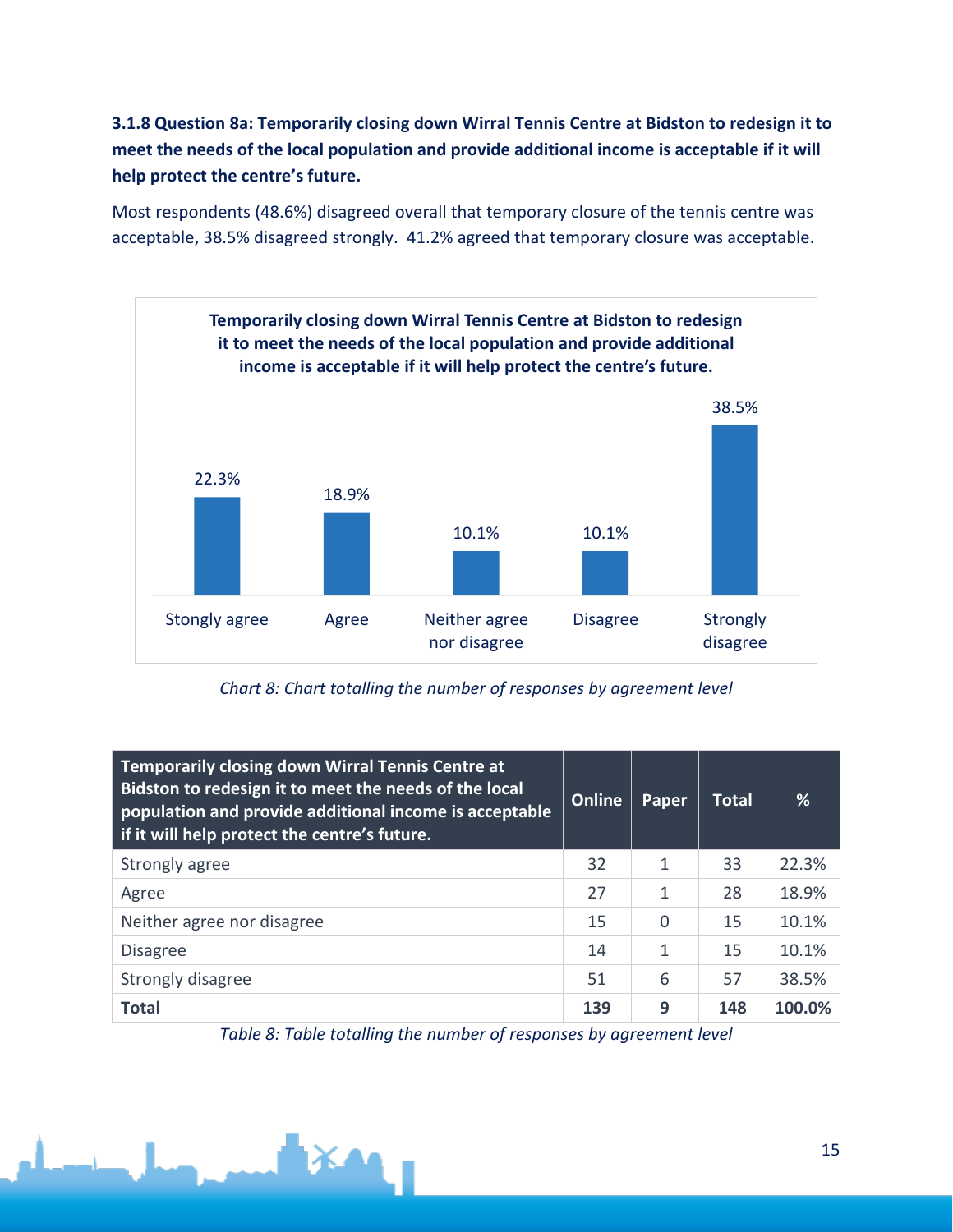#### **3.1.9 Question 8b: It is acceptable that the new development at Wirral Tennis Centre at Bidston would remove three of the indoor tennis courts and replace them with extensive soft play and improved gymnastics offer.**

Most respondents disagreed overall (58.1%), with 41.9% in strong disagreement, that it would be acceptable to replace indoor tennis courts with soft play and gym facilities. Overall, 31.1% of respondents agreed.



*Chart 9: Chart totalling the number of responses by agreement level*

| It is acceptable that the new development at Wirral<br>Tennis Centre at Bidston would remove three of the<br>indoor tennis courts and replace them with extensive<br>soft play and improved gymnastics offer. | Online | Paper    | Total | %      |
|---------------------------------------------------------------------------------------------------------------------------------------------------------------------------------------------------------------|--------|----------|-------|--------|
| Strongly agree                                                                                                                                                                                                | 28     | $\Omega$ | 28    | 18.9%  |
| Agree                                                                                                                                                                                                         | 18     | 0        | 18    | 12.2%  |
| Neither agree nor disagree                                                                                                                                                                                    | 15     | 1        | 16    | 10.8%  |
| <b>Disagree</b>                                                                                                                                                                                               | 19     | 5        | 24    | 16.2%  |
| Strongly disagree                                                                                                                                                                                             | 59     | 3        | 62    | 41.9%  |
| <b>Total</b>                                                                                                                                                                                                  | 139    | q        | 148   | 100.0% |

*Table 9: Table totalling the number of responses by agreement level*

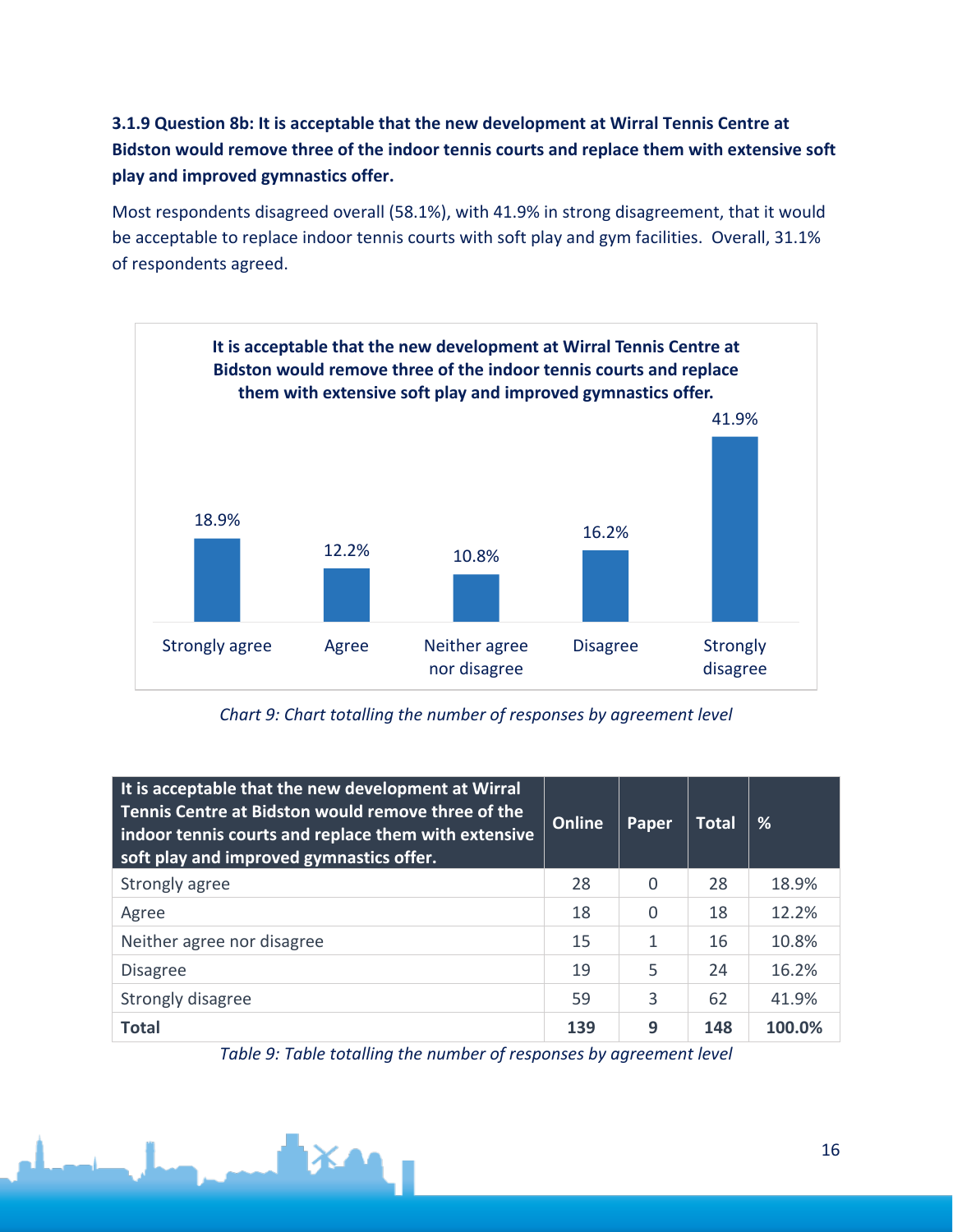**3.1.10 Question 8c: If the proposal to remodel Wirral Tennis Centre is taken forward it would be acceptable for a second new 3G Astroturf pitch to also be built within the outside grounds of the Wirral Tennis Centre site providing further income potential to support leisure services.**

Most respondents agreed overall (55.8%) that it would be acceptable to build a second 3G Astroturf within the grounds of the Centre. Overall, 20.4% of respondents disagreed.



*Chart 10: Chart totalling the number of responses by agreement level*

| If the proposal to remodel Wirral Tennis Centre is taken<br>forward it would be acceptable for a second new 3G<br>Astroturf pitch to also be built within the outside<br>grounds of the Wirral Tennis Centre site providing<br>further income potential? | Online | Paper          | Total | %      |
|----------------------------------------------------------------------------------------------------------------------------------------------------------------------------------------------------------------------------------------------------------|--------|----------------|-------|--------|
| Strongly agree                                                                                                                                                                                                                                           | 38     | $\mathcal{P}$  | 40    | 27.2%  |
| Agree                                                                                                                                                                                                                                                    | 42     | $\overline{0}$ | 42    | 28.6%  |
| Neither agree nor disagree                                                                                                                                                                                                                               | 33     | $\overline{2}$ | 35    | 23.8%  |
| <b>Disagree</b>                                                                                                                                                                                                                                          | 4      | 3              | 7     | 4.8%   |
| Strongly disagree                                                                                                                                                                                                                                        | 21     | $\overline{2}$ | 23    | 15.6%  |
| <b>Total</b>                                                                                                                                                                                                                                             | 138    | 9              | 147   | 100.0% |

*Table 10: Table totalling the number of responses by agreement level*

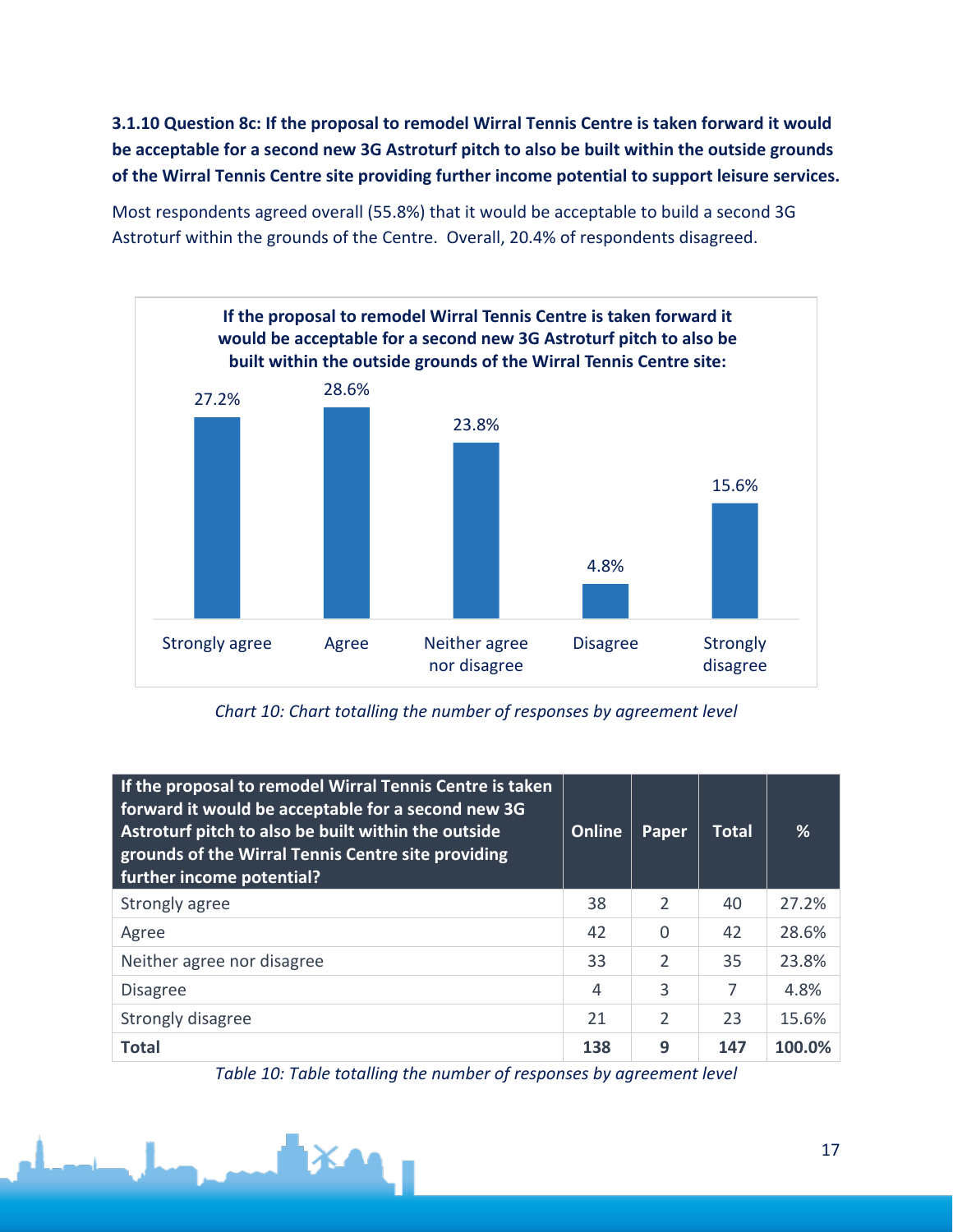#### **3.1.11 Question 9: Do you have any alternative ideas to generate budget savings in leisure services?**

Respondents were asked if they had any alternative ideas to generate budget savings in leisure services. There were 62 online comments and 8 paper copies which were categorised into themes.

Below are the top themes arising from the comments, these top 8 themes together make up 37.1% of the total themes identified.



*Chart 11: Chart showing the themes of alternative ideas to generate budget savings in leisure services*

#### **Increase number and variety of class types (6.9%)**

Suggestions that the Centre offer an increased number and wider variety of classes, which would attract more users and generate more revenue. Where specified, class suggestions include yoga, Pilates, circuits, Zumba, cheerleading, boxing, and martial arts.

#### **Encourage a new generation of players (5.7%)**

A new generation of players should be encouraged, providing an increase in users and continuity for the future. Suggestions include forming partnerships with schools and offering free or discounted coaching/sessions to young people.

#### **Allow clubs and commercial providers to hire facilities (5.0%)**

Revenue generation through hiring out facilities to commercial operators such as tennis schools and allowing community groups or clubs to use them.

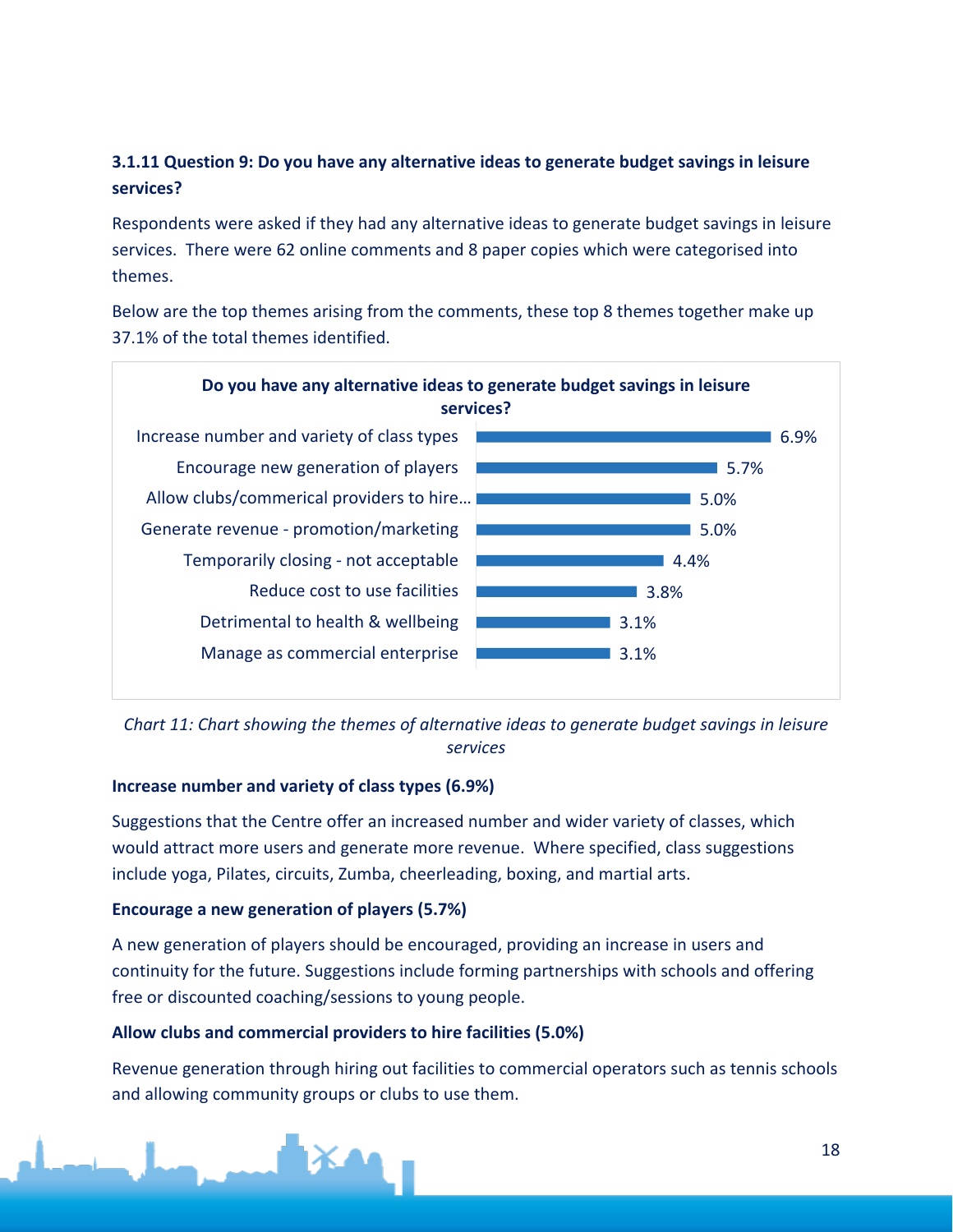#### **Promotion and marketing (5.0%)**

Suggestion that the facilities on offer at Wirral Tennis Centre are not known about widely and should be advertised and promoted. Information is difficult to access. A rebrand is suggested to remove the focus from tennis, so that it may be more obvious that other offers such as the gym and classes are available at the centre. Several respondents suggested working in partnership with the Lawn Tennis Association (LTA) to promote the Centre.

#### **Temporary closing unacceptable (4.4%)**

Temporary closure of facilities is not acceptable. Reasons include that other alternative leisure centres remain closed, that money should not be spent on refurbishments and that temporary closure would result in a decline in invigor8 members and therefore a long-term negative effect on revenue.

#### **Reduce cost to use the facilities (3.8%)**

It is suggested that making the centre more affordable to use, thus attracting more users, would lead to increases in revenue.

It should be noted that 2.5% of people made the contrary suggestion that small increases to court fees and/or invigor8 membership would be acceptable and generate revenue.

#### **Proposal is detrimental to health & wellbeing (3.1%)**

Full or temporary closure, or reduction in the facilities on offer at the Tennis Centre will have a negative effect on the health and wellbeing of the community, including mental health. This is a false economy and will lead to long term costs combating this.

#### **Manage the Centre as a commercial enterprise (3.1%)**

The Centre needs to be managed in a more commercially oriented way, either by the council or by a commercial entity. It is pointed out that the centre is not competitive with nearby gyms who offer, for example, 24 hours access at an affordable price.

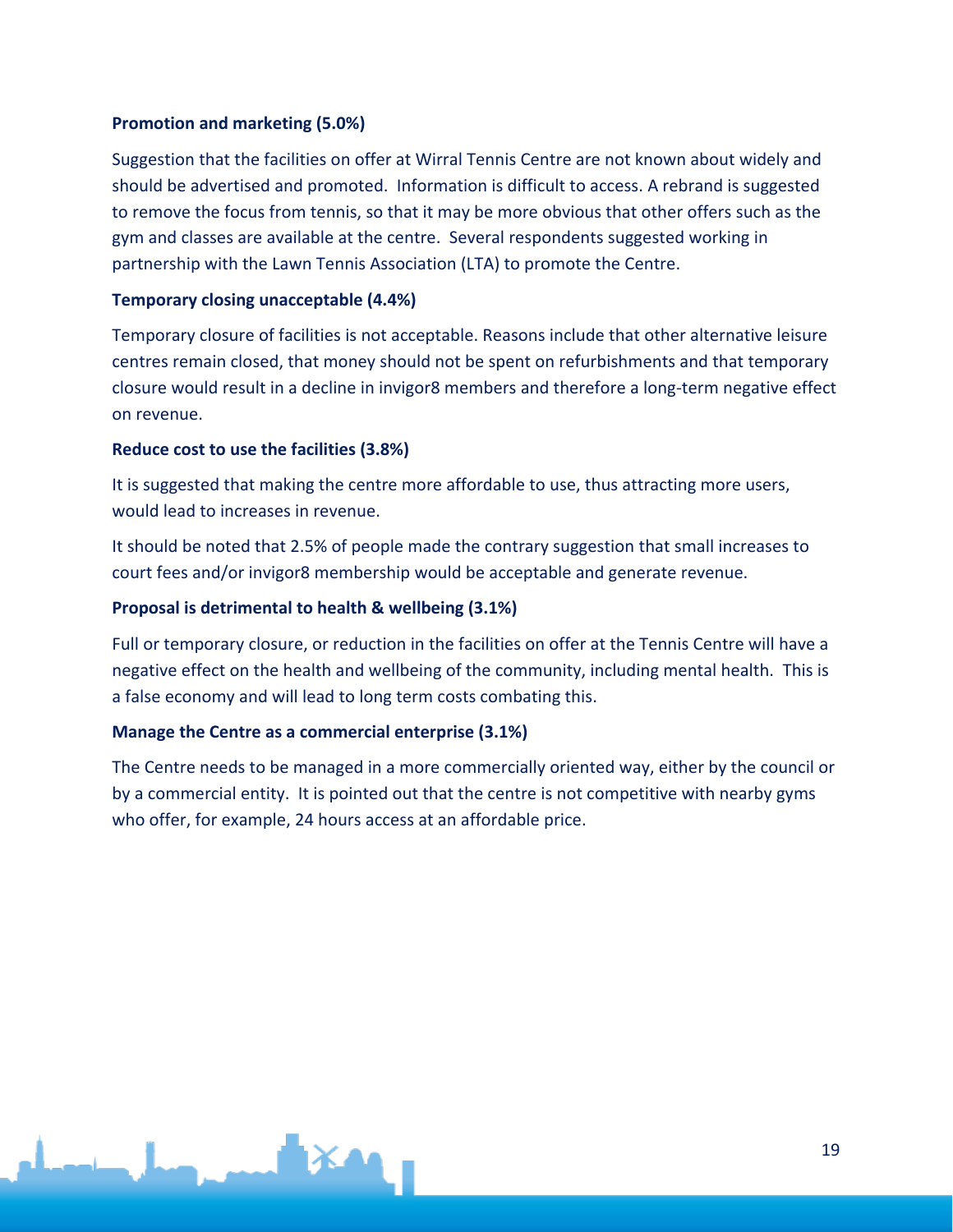| <b>Theme</b>                                        | <b>Total</b> | % Of all<br>themes |
|-----------------------------------------------------|--------------|--------------------|
| Increase number and variety of class types          | 11           | 6.9%               |
| Encourage new generation of players                 | 9            | 5.7%               |
| Allow clubs/commercial providers to hire facilities | 8            | 5.0%               |
| Generate revenue - promotion/marketing              | 8            | 5.0%               |
| Temporarily closing - not acceptable                | 7            | 4.4%               |
| Reduce cost to use facilities                       | 6            | 3.8%               |
| Detrimental to health & wellbeing                   | 5            | 3.1%               |
| Manage as commercial enterprise                     | 5            | 3.1%               |
| <b>Total</b>                                        | 59           |                    |

*Table 11: Do you have any alternative ideas to generate budget savings in leisure services?*

**TAXAL**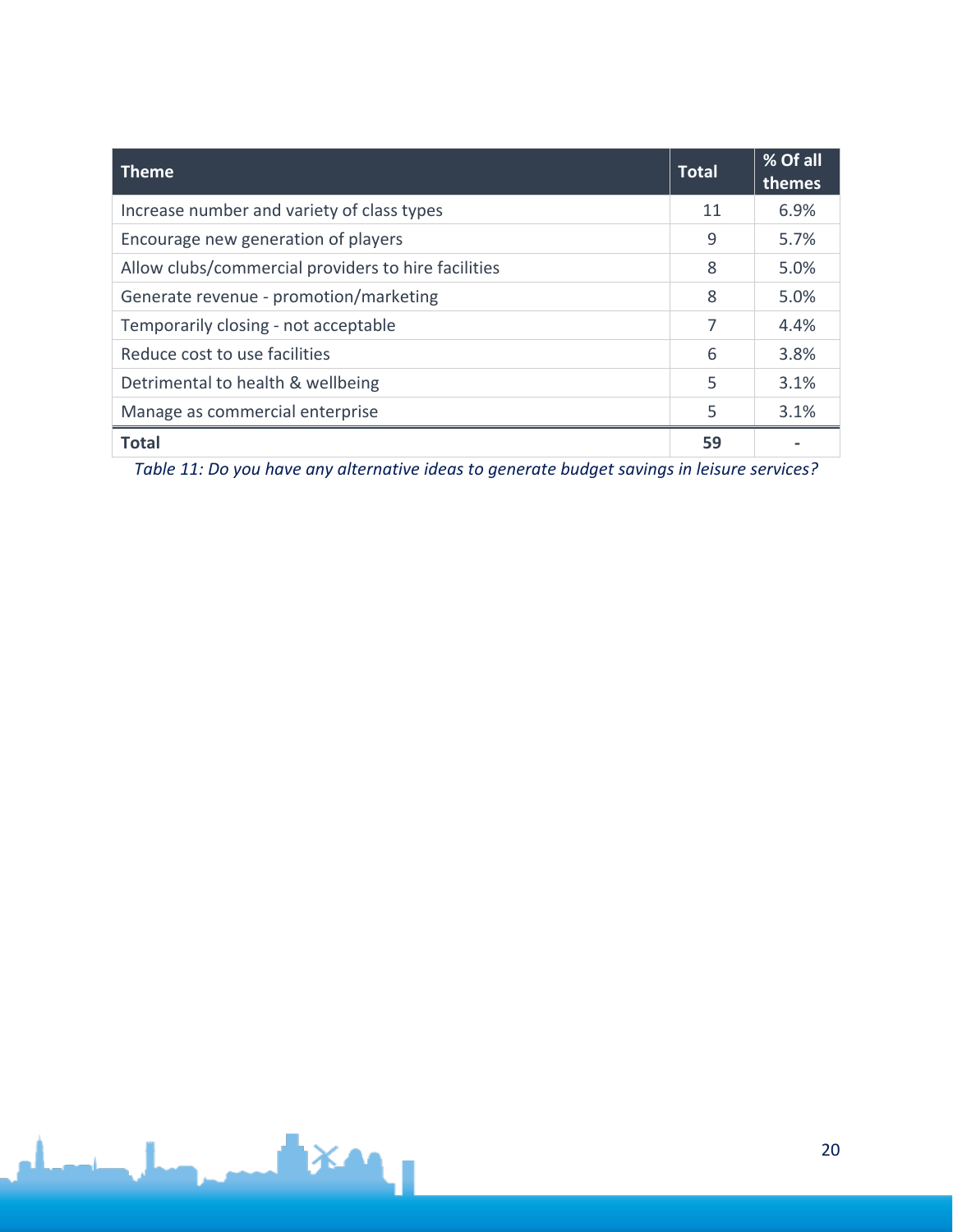#### **3.1.12 Question 10: Do you have any additional comments on this budget saving proposal?**

Respondents were asked if they had any additional comments about this budget saving proposal. There were 74 online comments and 8 paper copies which were categorised into themes.

Below are the top themes arising from the comments, these top 4 themes together make up 46.9% of the total themes identified.



*Chart 12: Chart showing the themes of additional comments on this budget saving proposal*

#### **Football pitch, gym and soft play users are well catered for elsewhere (17.2%)**

The Tennis Centre should be used exclusively, or predominantly, for tennis. There is no shortage of football pitches, gyms, or soft play centres locally, but there are few alternative tennis facilities, and no other indoor tennis courts so these should be preserved, not reduced.

#### **Proposal is detrimental to health and wellbeing (11.0%)**

Full or temporary closure, or reduction in the facilities on offer at the Tennis Centre will have a negative effect on the health and wellbeing of the community, including mental health. This is a false economy and will lead to long term costs combating this.

#### **There are no alternative indoor tennis facilities locally (11.0%)**

This is the only indoor all-weather all-season tennis centre serving both Wirral and the wider area. There are no alternative indoor facilities nearby and people who use these will have nowhere to play, particularly older people who cannot readily play outdoors. The loss of this

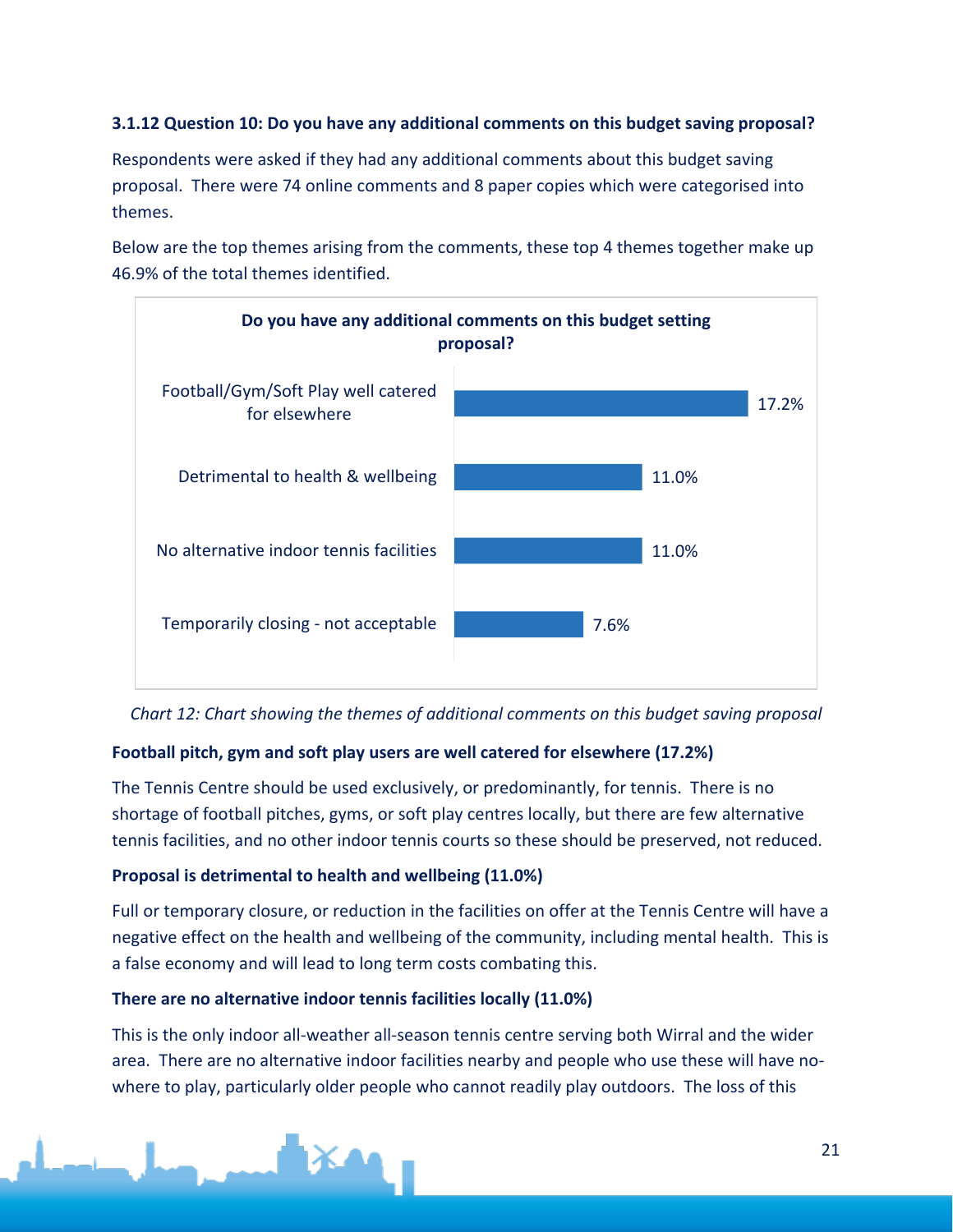Centre would also remove the capacity to hold tournaments and competitions in the area, and the associated income generated. It would also negatively affect the ability to nurture up-andcoming tennis talent.

#### **Temporary closure is unacceptable (7.6%)**

Respondents are against the idea of closing the centre temporarily. It is noted that alternative leisure provision such as Woodchurch Leisure Centre and Europa Pools would also not be available. Even temporary closure would fragment the current user groups and possibly permanently disperse them in the long term.

| <b>Theme</b>                                      | <b>Total</b> | % Of all<br>themes |
|---------------------------------------------------|--------------|--------------------|
| Football/Gym/Soft Play well catered for elsewhere | 25           | 17.2%              |
| Detrimental to health & wellbeing                 | 16           | 11.0%              |
| No alternative indoor tennis facilities           | 16           | 11.0%              |
| Temporarily closing - not acceptable              |              | 7.6%               |
| <b>Total</b>                                      | 68           | -                  |

*Table 12: Do you have any additional comments on this budget saving proposal?*

### <span id="page-21-0"></span>**3.2 Direct Representations**

Two direct representations were received via the dedicated email address supplied for the consultation process. These are provided in Appendix 1.

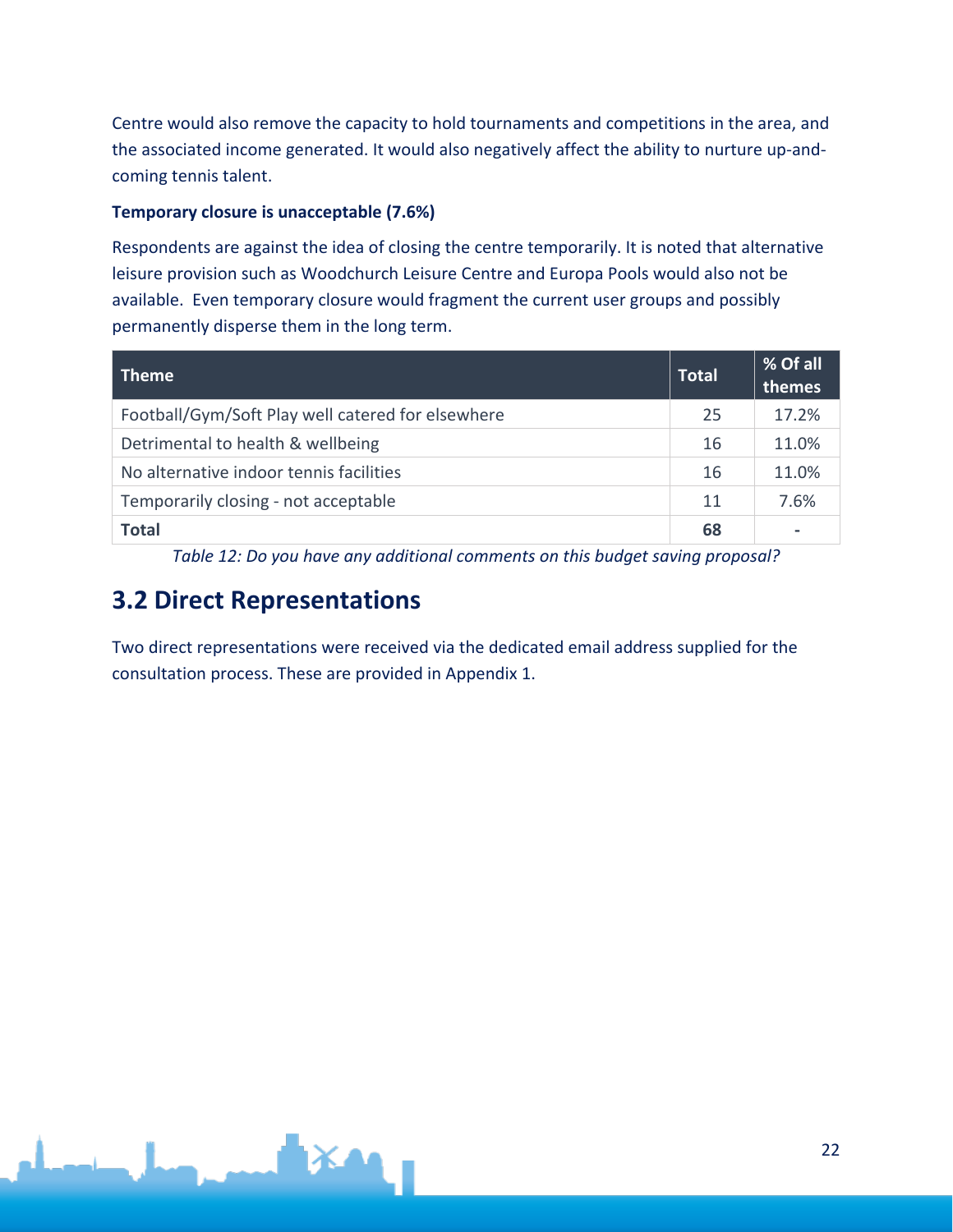## <span id="page-22-0"></span>4.0 Demographics and Site Traffic

## <span id="page-22-1"></span>**4.1 Demographics**

Registration was required to engage in the online Budget Consultation. The registration form included questions regarding demographics including gender, age group, ethnicity, and sexual orientation, however not all questions in the registration form were compulsory and respondents could choose to select 'prefer not to say' or skip the question. The demographics results are summarised below.



Most of the respondents (86.4%) classed themselves as local residents.

*Chart 13: Who are you registering as?*

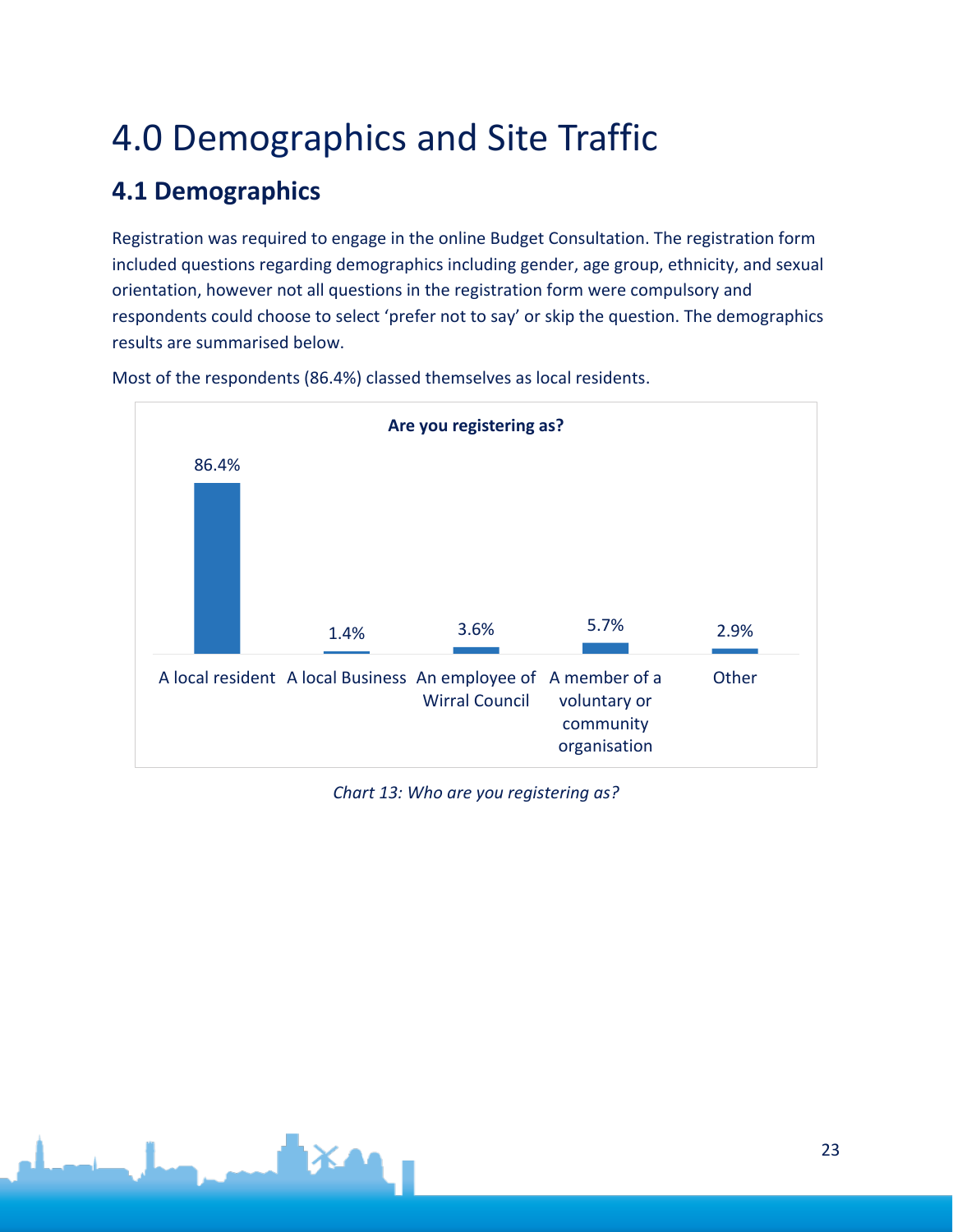The gender of respondents was 50.4% female, 45.8% male, with 3.1% preferring not to say and 0.8% preferring their own term.



*Chart 14: Gender of respondents*

The most common age groups were 55-64 years (28.2%), followed by 64-74 years (26.7%). The least represented groups were under-24-year-olds (0%) and 75+ years (5.3%).



*Chart 15: Age group of respondents*

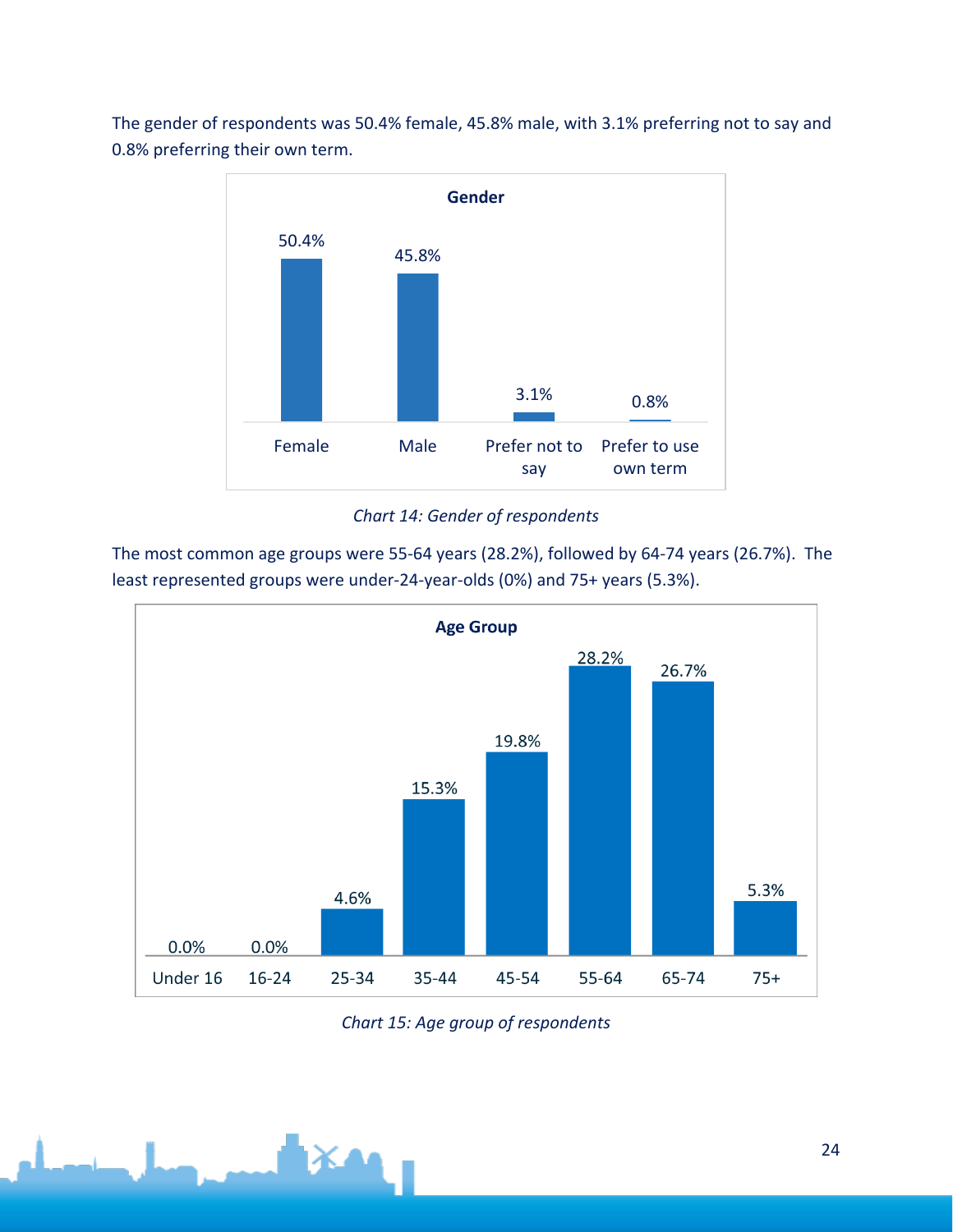90.1% of respondents were white British. 3.2% of respondents were of a non-white or other (3.1%) ethnicity.



*Chart 16: Ethnicity of respondents*

86.9% of respondents were heterosexual, 1.5% were gay/ lesbian, and 11.5% preferred not to say.



*Chart 17: Sexual orientation of respondents*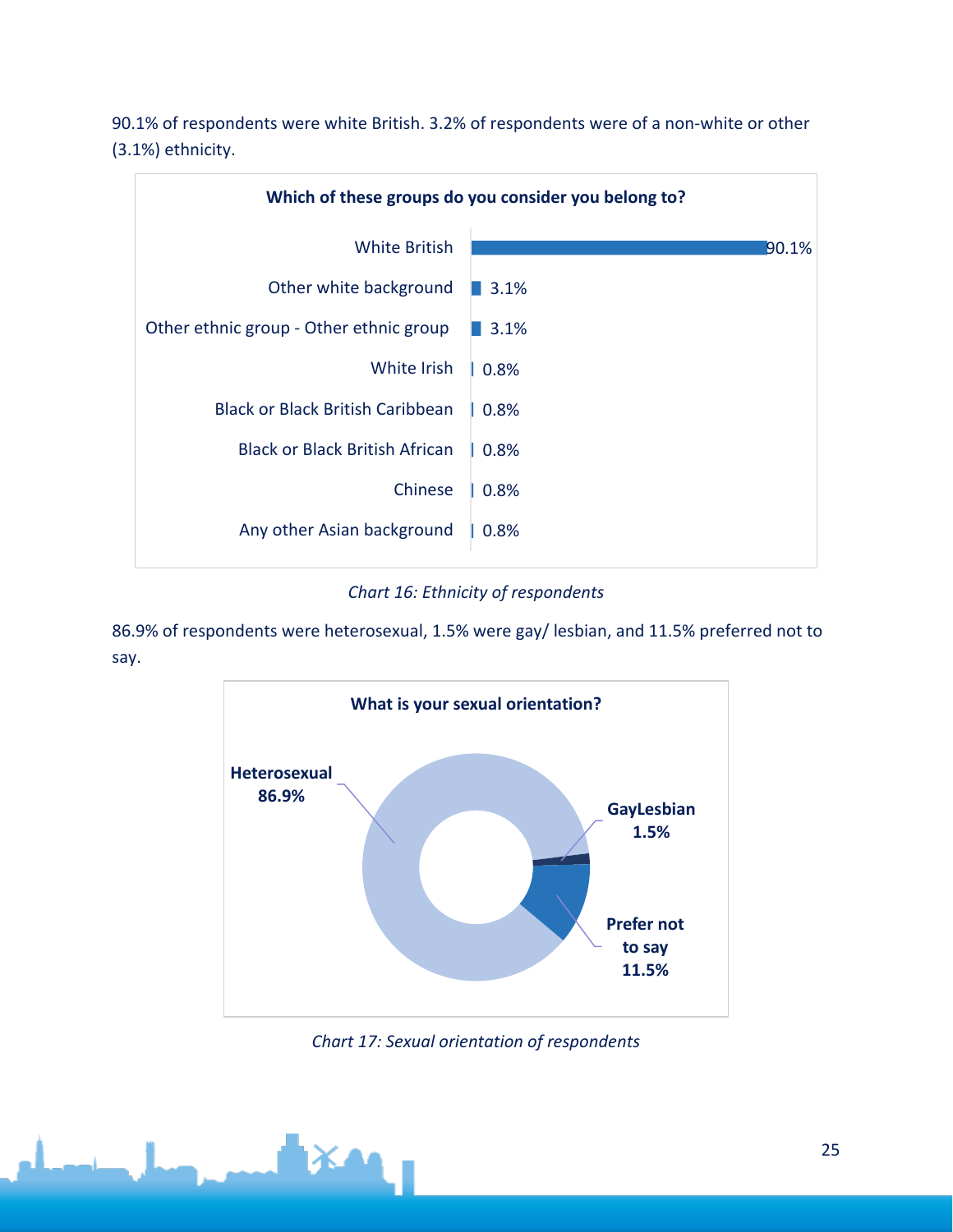## <span id="page-25-0"></span>**4.2 Have your say - Site Traffic**

Reviewing the site activity, visits, and how people visit the site can be useful to evaluate if people are aware of the site, as well as to ensure engagement activities are deployed effectively, and to a wide range of different people – enhancing public engagement in the future.

1,011 people visited the Wirral Council Local Elections Consultation page of the Have Your Say site, of these 77 downloaded a document and 139 people completed the questionnaire.

These figures cannot be viewed as definitive as they are based on site tracking through 'cookies' and there are a number of factors that can impact on this. These include that cookies may be disabled or deleted, individuals may access the site multiple times through different devices or different browsers. However, the figures can be used to gauge how much interest has been generated in individual projects through the rate of engaged participants.

The route that people access the site is known as the traffic source. The 'Have your say' portal allows analysis to be carried out on traffic source, and if they lead to engagement in the site tools such as the questionnaire. This analysis allows a greater understanding of which communication and promotional tools to use to optimise engagement.

For this project a range of traffic sources have been reviewed and summarised in the table below. Most visits to the site were either visits via email (318 visits), social direct visits (297) where people have either pasted or typed the URL in to their browser or referrals from other web pages (224). Direct visits generated a rate of engagement of 20.5%, meaning 20.5% of these visits resulted in completion of the poll.

| <b>TRAFFIC CHANNEL</b> | <b>AWARE VISITS</b> | <b>INFORMED VISITS (%)</b> | <b>ENGAGED VISITS (%)</b> |
|------------------------|---------------------|----------------------------|---------------------------|
| <b>EMAIL</b>           | 318                 | 78 (24.5%)                 | 23(7.2%)                  |
| <b>DIRECT</b>          | 297                 | 135 (45.5%)                | 61 (20.5%)                |
| <b>REFERRALS</b>       | 224                 | 75 (33.5%)                 | 27 (12.1%)                |
| <b>SEARCH ENGINE</b>   | 87                  | 37 (42.5%)                 | 14 (16.1%)                |
| <b>SOCIAL</b>          | 80                  | 18 (22.5%)                 | 13 (16.3%)                |
| <b>GOV SITES</b>       | 5                   | $4(80.0\%)$                | 1(20%)                    |

*Table 13: Site traffic sources*